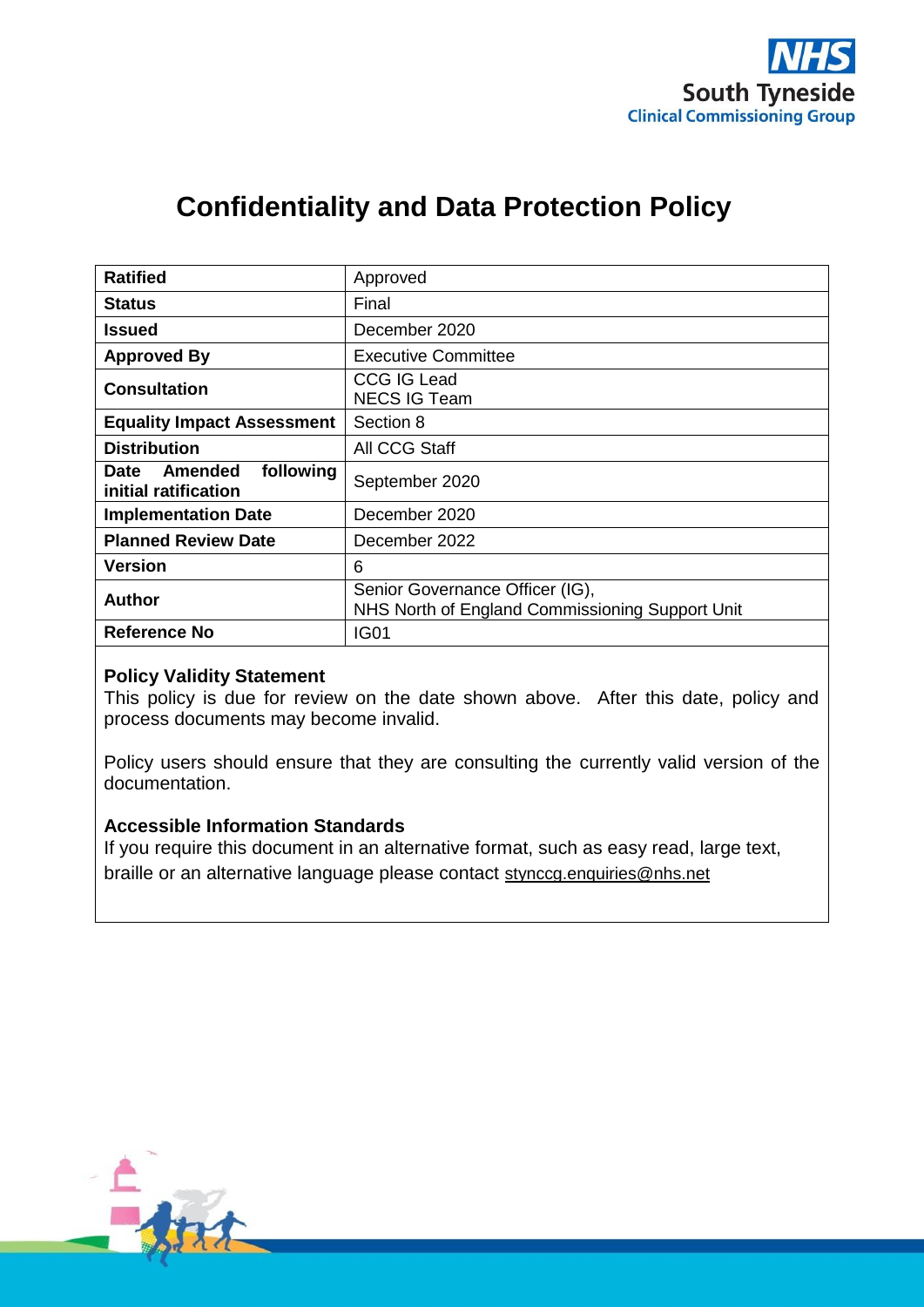# **Version Control**

| <b>Version</b>   | <b>Release Date</b>    | <b>Author</b>                                           | <b>Update comments</b>                                                                                                                                                                                                                                                                                                                                                                                                                                                                                                                                                                                                                                                                                                                                                             |
|------------------|------------------------|---------------------------------------------------------|------------------------------------------------------------------------------------------------------------------------------------------------------------------------------------------------------------------------------------------------------------------------------------------------------------------------------------------------------------------------------------------------------------------------------------------------------------------------------------------------------------------------------------------------------------------------------------------------------------------------------------------------------------------------------------------------------------------------------------------------------------------------------------|
| V1.0             | 28<br>February<br>2013 | Senior<br>Governance<br>Manager,<br><b>NECS</b>         | Policy adopted by Clinical Commissioning<br>Group (CCG) as part of policy suite developed<br>by NECS                                                                                                                                                                                                                                                                                                                                                                                                                                                                                                                                                                                                                                                                               |
| V <sub>2.0</sub> | 24<br>October<br>2013  | Senior<br>Governance<br>Manager,<br><b>NECS</b>         | Policy approved by Governing Body                                                                                                                                                                                                                                                                                                                                                                                                                                                                                                                                                                                                                                                                                                                                                  |
| V3.0             | 14 May 2014            | Senior<br>Governance<br>Manager,<br><b>NECS</b>         | Caldicott<br>Updated<br>'The<br>Principles<br>for<br>and Using Personal Information',<br>Protecting<br>B<br>and<br>the<br>Appendix<br>Equality<br>Impact<br>Assessment.<br>Reformatted to CCG<br>policy<br>standard.                                                                                                                                                                                                                                                                                                                                                                                                                                                                                                                                                               |
| V4.0             | January 2016           | Senior<br>Governance<br>Manager,<br><b>NECS</b>         | Review and update:<br>• Reformatted numbering and style of policy.<br>13.2.2: Insertion of Health and Social Care<br>(Safety and Quality) Act 2015 section;<br>Introduction of provision in relation to safety<br>of health and social care services in England<br>and the introduction to share the NHS<br>number for direct care purposes.<br>• Appendix C: Section 7: Insertion of 'The<br>2015 Act introduced provision about the<br>safety of health and social care services in<br>England, about the integration of information<br>relating to users of health and social care<br>services in England and about the sharing of<br>information relating to an individual for the<br>purposes of providing that individual with<br>health or social care services in England' |
| V4.1             | January 2018           | Senior<br>Governance<br>Manager,<br><b>NECS</b>         | Review and update to include GDPR                                                                                                                                                                                                                                                                                                                                                                                                                                                                                                                                                                                                                                                                                                                                                  |
| V4.2             | May 2018               | Senior<br>Governance<br>Officer<br>(IG),<br><b>NECS</b> | Amended following publication of the Data<br>Protection Act 2018                                                                                                                                                                                                                                                                                                                                                                                                                                                                                                                                                                                                                                                                                                                   |
| V <sub>5</sub>   | <b>July 2018</b>       | Senior<br>Governance<br>Officer<br>(IG),<br><b>NECS</b> | Reviewed in line with implementation of GDPR<br>and Data Protection Act 2018.                                                                                                                                                                                                                                                                                                                                                                                                                                                                                                                                                                                                                                                                                                      |
| V <sub>6</sub>   | December 2020          | Senior<br>Governance<br>Officer<br>(IG),<br><b>NECS</b> | Reviewed in line with policy requirements                                                                                                                                                                                                                                                                                                                                                                                                                                                                                                                                                                                                                                                                                                                                          |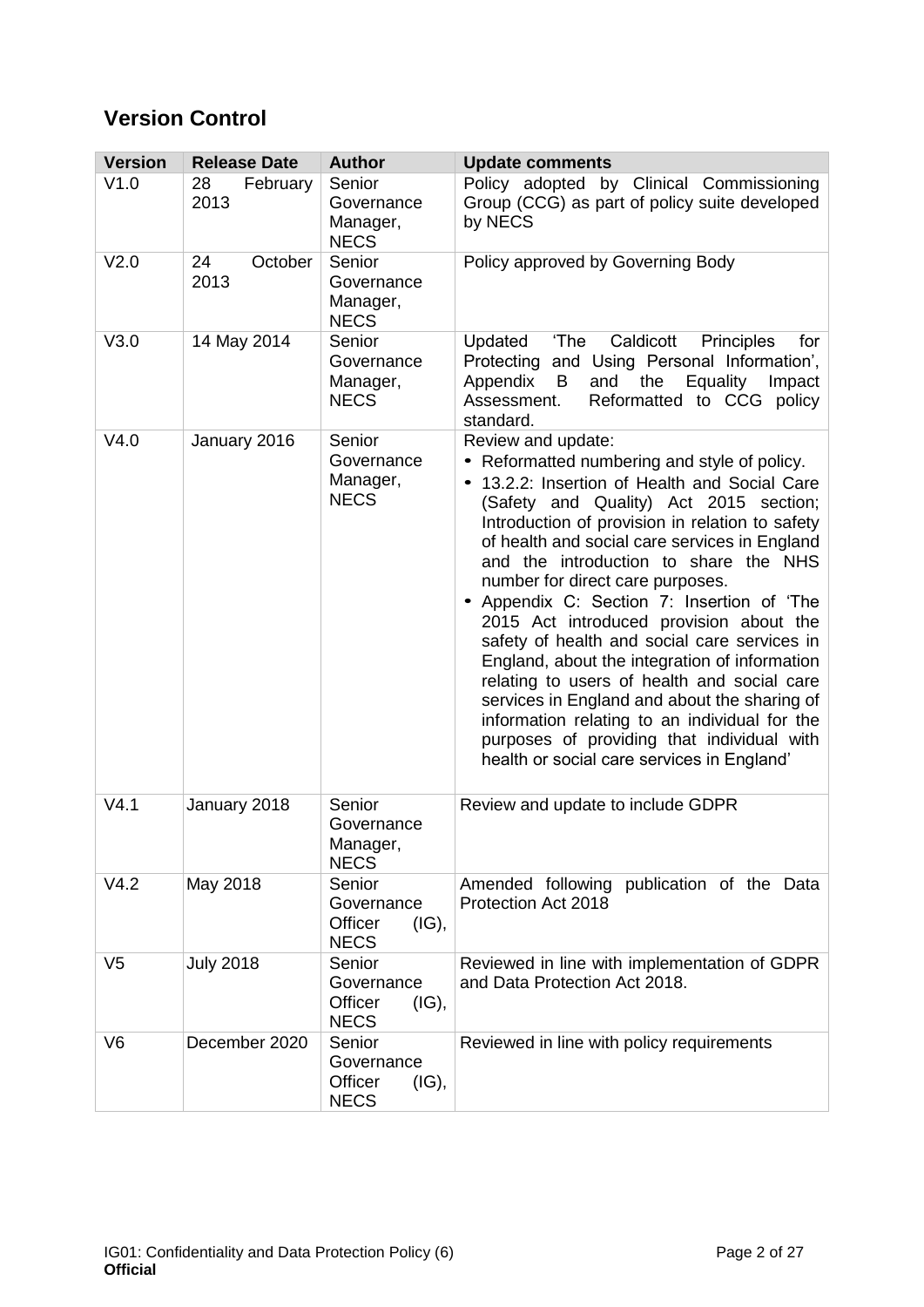# **Approval**

| <b>Role</b> | <b>Name</b>                | <b>Date</b>                   |
|-------------|----------------------------|-------------------------------|
| Approval    | <b>Governing Body</b>      | 24 October 2013               |
| Approval    | <b>Executive Committee</b> | 14 January 2015               |
| Approval    | <b>Executive Committee</b> | 21 <sup>st</sup> January 2016 |
| Approval    | <b>Executive Committee</b> | January 2018                  |
| Approval    | <b>Executive Committee</b> | July 2018 (5)                 |
| Approval    | <b>Executive Committee</b> | December 2020 (6)             |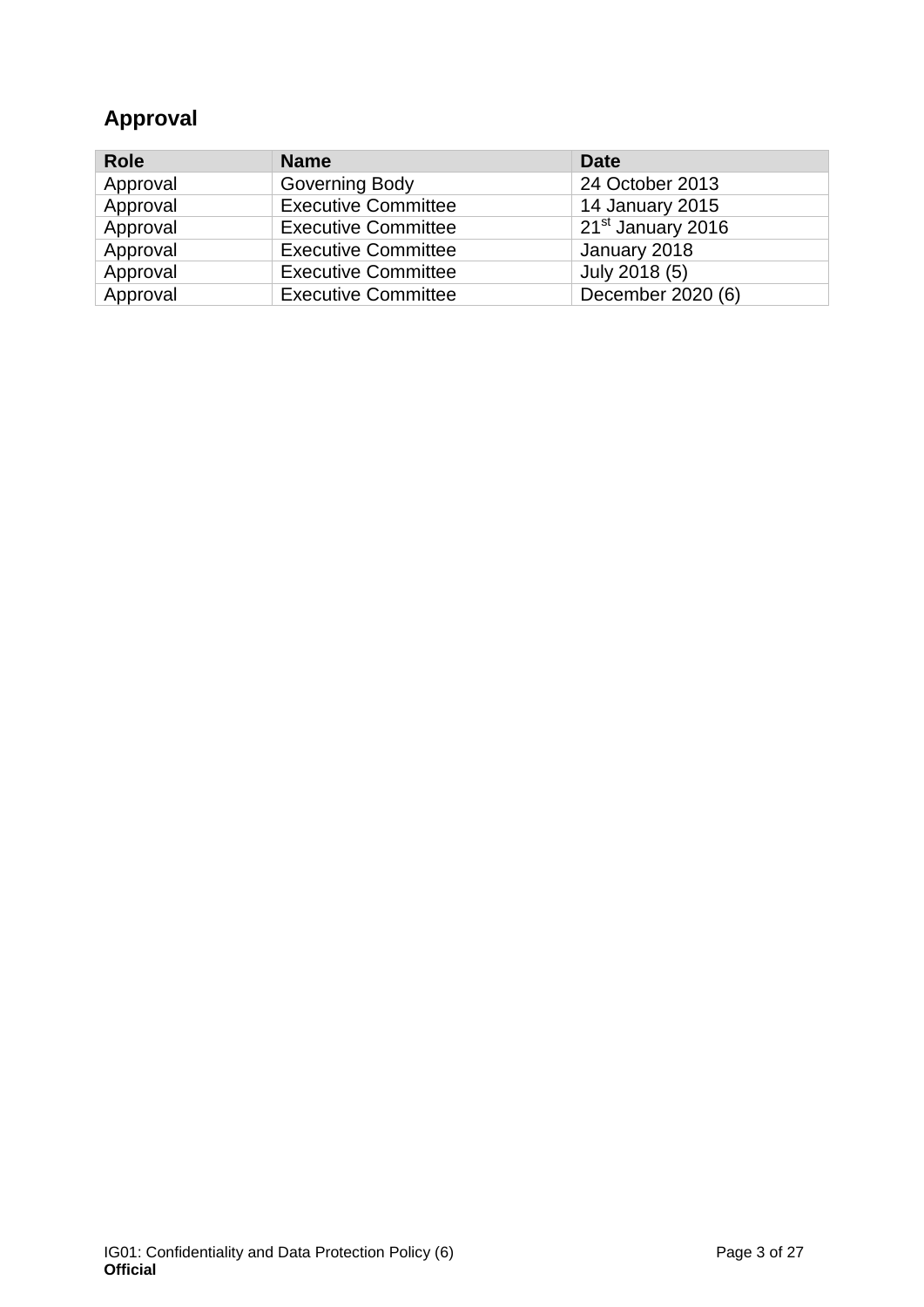# **Contents**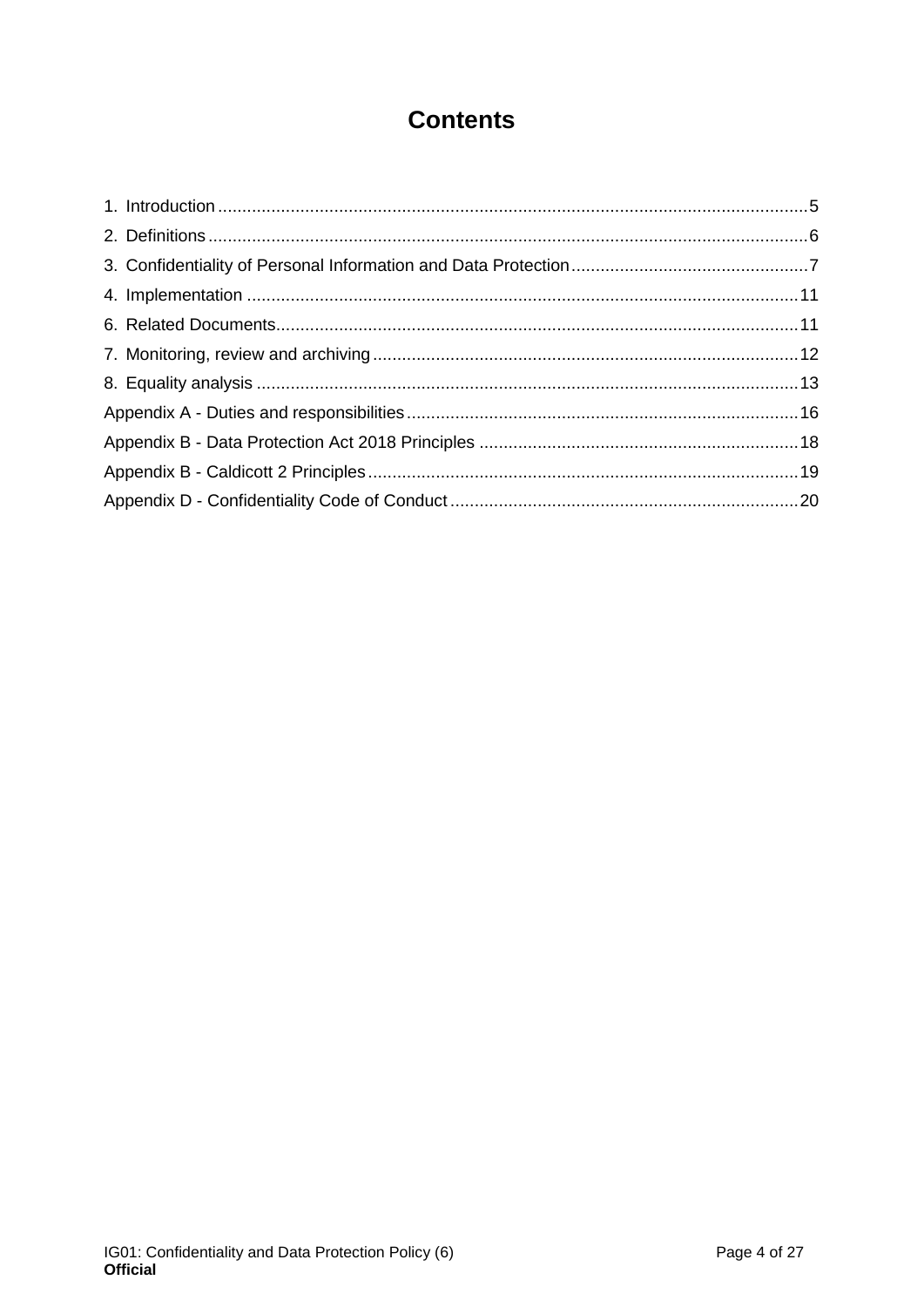# <span id="page-4-0"></span>**1. Introduction**

The CCG aspires to the highest standards of corporate behaviour and clinical competence, to ensure that safe, fair and equitable procedures are applied to all organisational transactions, including relationships with patients, their carers, public, staff, stakeholders and the use of public resources. In order to provide clear and consistent guidance, the CCG will develop documents to fulfil all statutory, organisational and best practice requirements and support the principles of equal opportunity for all.

This policy relates to the processing of personal information and to the management of personal information about staff, patients/service users. The CCG is required by law to comply with the Data Protection Act 2018, which is concerned with the lawful processing of information relating to living individuals.

**Note:** The UK Data Protection Legislation incorporates the European Union General Data Protection Regulation (GDPR) which was adopted by the European Union in 2016.

To comply with the law staff or others who process personal information must ensure they follow the Data Protection Principles and the Caldicott Principles. The obligation to keep information confidential arises out of the common law duty of confidentiality, professional obligations and staff /third party contracts. The NHS Code of Practice: Confidentiality provides guidance to the NHS and related organisations. These duties and obligations mean that all staff with access to confidential personal information must keep that information safe and secure.

1.1 Status

This policy is an Information Governance policy.

#### 1.2 Purpose and scope

1.2.1 This policy sets out the CCG's commitment to the confidentiality of personal information and its responsibilities with regard to the disclosure of such information.

1.2.2 It aims to ensure all staff whether directly employed or contracted are aware of their responsibilities towards the confidentiality of personal information.

1.2.3 This policy applies to all organisation staff including temporary and agency, contractors and volunteers and to personal information recorded in any format, including paper, electronic and any other medium e.g. images.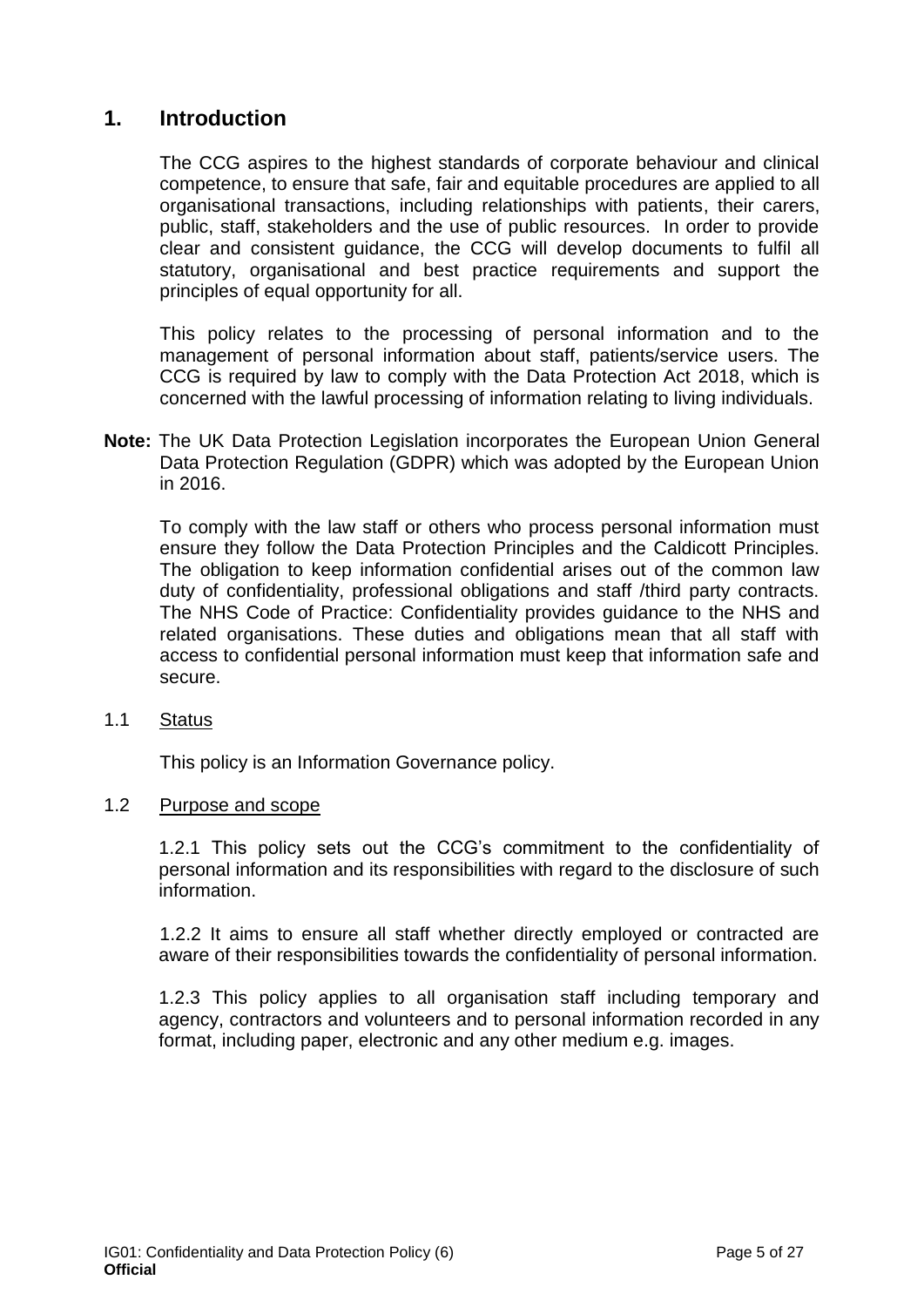# <span id="page-5-0"></span>**2. Definitions**

- :
- 2.1 Confidentiality: the ethical principle or legal right that a physician or other health and social care professional will hold secret all information relating to a patient/service user, unless they have given informed consent permitting disclosure.
- 2**.**2 Data: information which:
	- Is processed electronically i.e. information systems, databases, audio and video systems (CCTV) and telephone logging systems.
	- Is recorded with the intention that it shall be processed by equipment.
	- Is recorded as part of a relevant filing system i.e. structured, either by reference to individuals or by reference to criteria relating to individuals which is readily accessible.
- 2.3 Data Controller: the individual, company or organisation who determines the purpose and the manner in which personal data may be processed.
- 2.4 Data Processor: any person other than an employee of the Data Controller who processes data on behalf of and/or under the instruction of the Data Controller.
- 2.5 Data Subject: a living individual who is the subject of the personal data.
- 2.6 Disclosure: the divulging or provision of access to data.
- 2.7 Personal Information: personal information which relates to a living individual who can be identified from that information or from that information and other information which is in the possession of, or likely to come into the possession of the data controller
- 2.8 Processing: using information in the following ways;
	- Obtaining
	- Recording
	- Retrieving
	- Altering
	- Disclosing
	- Destroving
	- Using
	- Transmitting
	- Erasing
	- Storing / Archiving
	- Sharing

Or, in other words, anything you do with data is processing.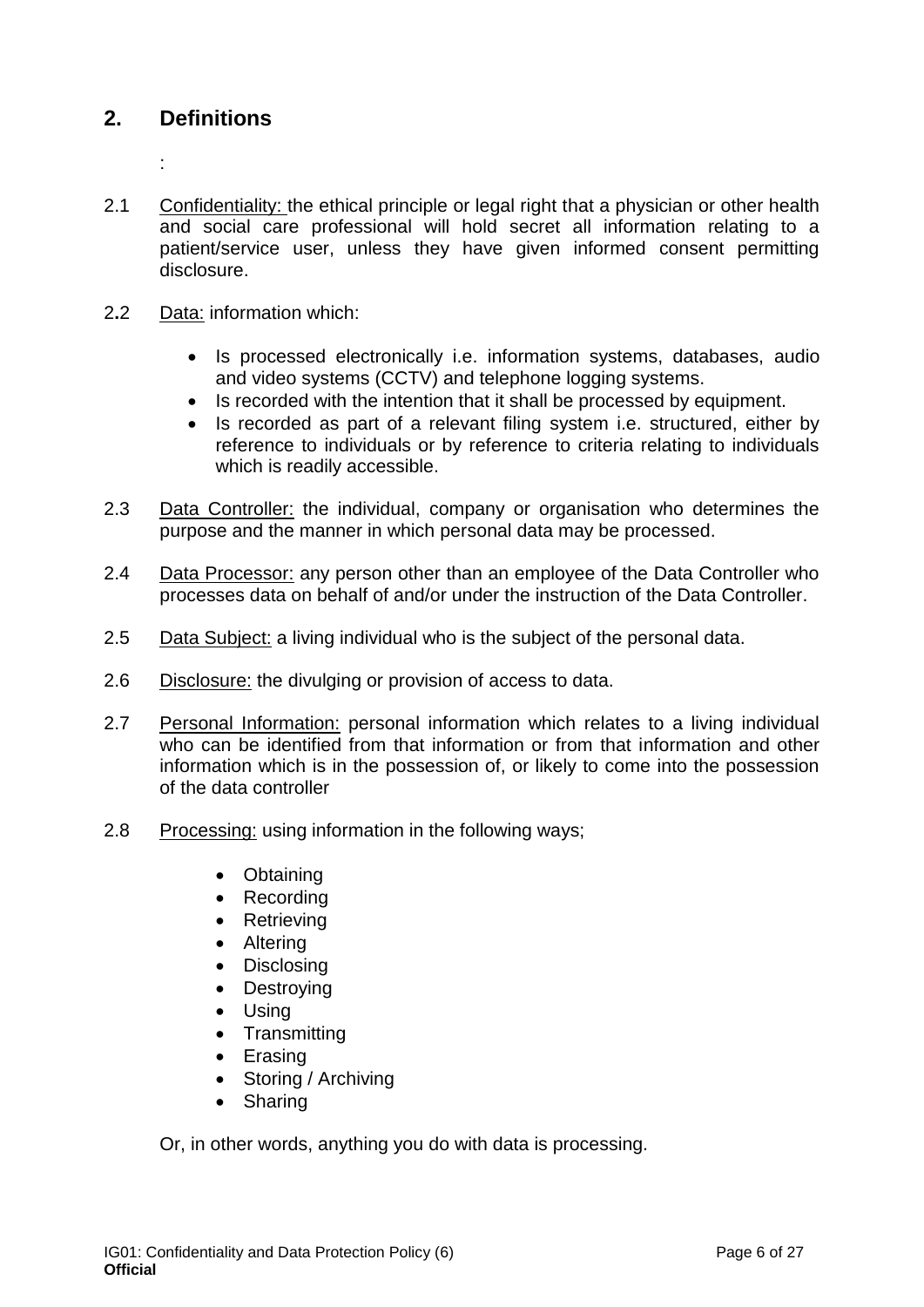- 2.9 Sensitive Personal Data: also known as 'Special Category Data' as set out in the DPA 2018 is any information about a person relating to their;
	- Racial or ethnic origin
	- Political opinions
	- Religious beliefs or other beliefs of a similar nature
	- Trade union membership
	- Biometric Data
	- Physical or mental health or condition
	- Sexual life
	- Commission or alleged commission of any offence, or
	- Any proceedings for any offence committed or alleged to have been committed
- 2.10 Third Party: any person other than:
	- The data subject
	- The data controller
	- Any data processor or other person authorised to process data on behalf of the data controller
- **Note:** The key terms used in the GDPR are largely consistent with the 1998 Act but the draft UK Data Protection Bill makes use of derogations where it is possible to achieve further consistency.

# <span id="page-6-0"></span>**3. Confidentiality of Personal Information and Data Protection**

- 3.1 Duty of Confidentiality
- 3.1.1 All staff and contractors must recognise that confidentiality is an obligation. Any breach of confidence, inappropriate use of records or abuse of computer systems may lead to disciplinary procedures, bring into question professional registration and may result in legal proceedings.
- 3.1.2 Agency/temporary and voluntary staff are also subject to such obligations and must sign a confidentiality agreement as appropriate when working for or on behalf of the CCG.
- 3.1.3 Generally, there are five main areas of law which govern the use and disclosure of confidential information. These are briefly described at Appendix A but are covered in more detail in the Department of Health document Confidentiality: NHS Code of Practice 2003.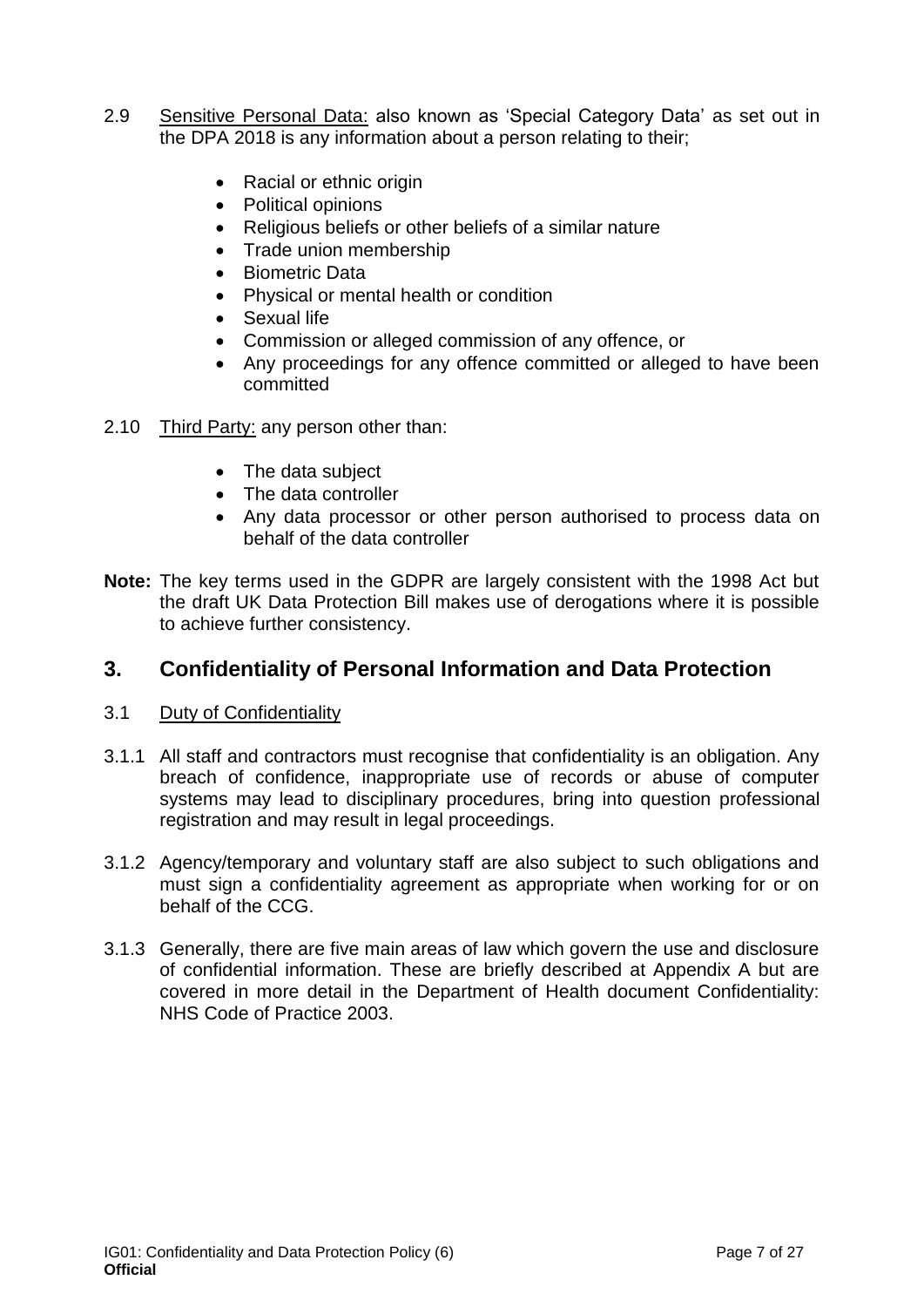# 3.2 The Caldicott Principles for Protecting and Using Personal Information

- 3.2.1 The Caldicott Committee Report on the Review of Patient-Identifiable Information 1997 found that compliance with confidentiality and security arrangements was patchy across the NHS and identified six good practice principles for the health service when handling patient information. These principles can be extended to also apply to social care service user information. A further Caldicott2 review was published in March 2013 which amended the Caldicott Principles, as follows;
	- 1. Justify the purpose(s)
	- 2. Don't use personal confidential data unless it is absolutely necessary
	- 3. Use the minimum necessary personal confidential data
	- 4. Access to personal confidential data should be on a strict need-to-know basis
	- 5. Everyone with access to personal confidential data should be aware of their responsibilities
	- 6. Understand and comply with the law
	- 7. The duty to share information can be as important as the duty to protect patient confidentiality.

Further explanation of the revised Caldicott Principles can be found at Appendix B.

- 3.3 The Role of the Caldicott Guardian
- 3.3.1 The Caldicott Committee Report also led to the appointment of Caldicott Guardians for each NHS organisation. Their role (see also Duties section) is to oversee how staff use personal information, agree and monitor protocols for sharing information across organisational boundaries, ensure that patient's/service user's rights to confidentiality are respected and to safeguard the security of personal information. Further information is available in the Information Sharing & Disclosure Procedures.
- 3.4 The Data Protection Principles
- 3.4.1 The Data Protection Act 2018 applies the six Data Protection Principles under GDPR to support good practice and fairness in processing personal information. These principles stipulate that personal data shall be:
	- Fairly, transparently, lawfully processed
	- Processed for limited and specific purposes
	- Adequate, relevant and not excessive (i.e. minimised)
	- Accurate and up to date
	- Not kept longer than necessary
	- Securely held with integrity and confidentiality

The GDPR also specifically outlines new rights for data subjects and addresses the transfer of data to countries outside of the EEC separately to the principles.

GDPR also introduces a principle of Accountability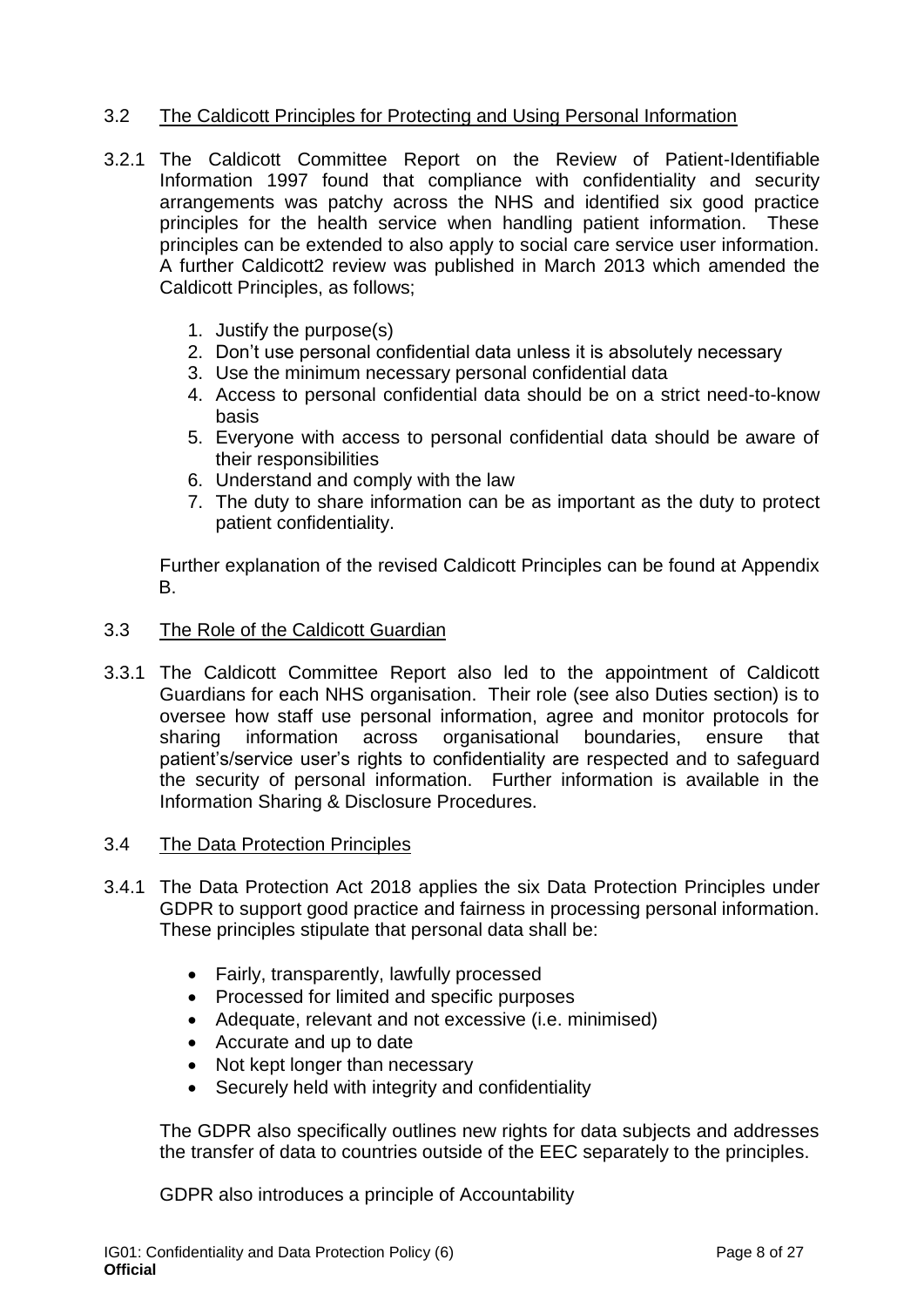Further explanation of the Data Protection Principles can be found at Appendix A.

- 3.4.2 The Act requires the CCG to register or 'notify' as a data controller with the Office of the Information Commissioner detailing the purposes for which personal information is used, and use of data beyond that specified in the registration is unlawful. This notification must be regularly reviewed and any changes made within 30 days of the date on which the entry became inaccurate or incomplete. An annual fee is paid to the Information Commissioner's Office (ICO) to maintain notification on the ICO register.
- **Note:** The GDPR does not require notification with the 'supervisory authority' however the UK Data Protection Act 2018 provides the Secretary of State with a power to make regulations requiring data controllers to pay a charge to the ICO.

#### 3.5 Disclosure of Personal Information

- 3.5.1 Whether personal information can be disclosed to others is dependent on a number of factors, including, whether the patient/service user has consented to the information being shared, to whom the information is being disclosed and the reason for its disclosure. There are a number of considerations to be made when deciding whether or not to disclose information. The approach may vary according to the individual circumstances surrounding the disclosure. For example the considerations in disclosing personal information to the police will be different to those in disclosing information for research purposes. These are explained further in the Information Access Policy.
- 3.6 Information Security
- 3.6.1 In order to ensure the confidentiality of personal information, systems and procedures are in place to control access to such information. Such controls are essential to ensure that only authorised persons have:
	- physical access to computer hardware and equipment,
	- access to computer system utilities capable of overriding system and access controls e.g. administrator rights,
	- access to either electronic or paper records containing confidential information about individuals
- 3.6.2 The arrangements for the security of computer hardware, system utilities, computer files and folders is set out in the Information Security Policy and related procedures. The policy contains guidance on access controls, encryption of data, user responsibilities, security monitoring and security incidents.
- 3.6.3 For further guidance on maintaining the confidentiality and security of personal information whilst in transit please refer to the Information Security Policy.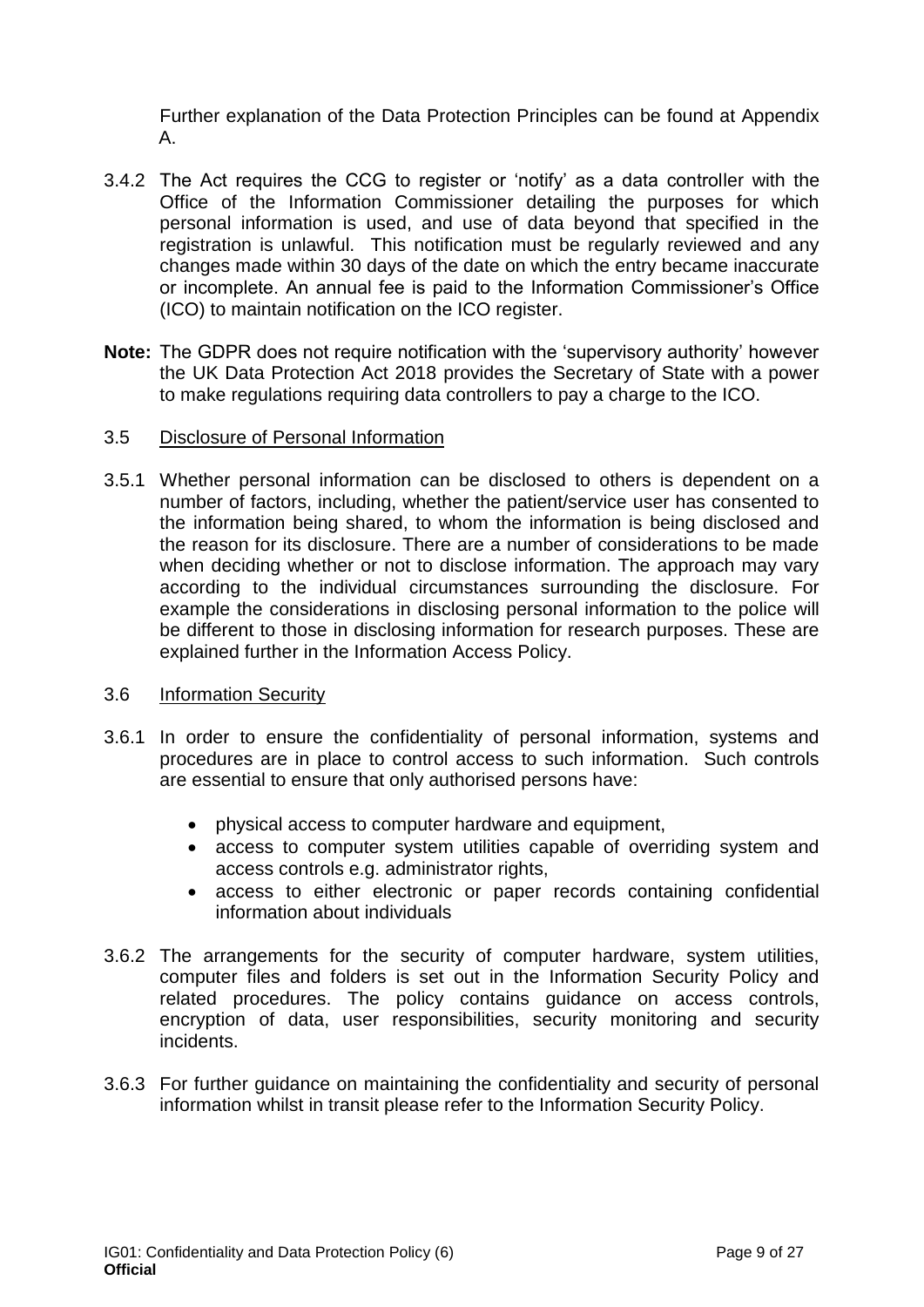# 3.7 Risks and Incidents

- 3.7.1 All risks and incidents relating to confidentiality must be reported using the CCG's standard procedures for risk and incident reporting. The Information Governance and Information Risk Policy provides more guidance on this process.
- 3.7.2 Reporting of risks and incidents is important to ensure that appropriate action is taken so that risks/incidents do not reoccur and to learn from them. No constructive action can be taken if the CCG is not notified when things go wrong or there is a near miss.
- 3.7.3 Serious data breaches must be reported to the ICO under the Data Protection Act 2018 within 72 hours of becoming aware of the breach. The NECS IG Team can provide advice as to what constitutes a serious 'reportable' breach.

#### 3.8 Retention and Storage

- 3.8.1 Records are to be retained in accordance with the Department of Health's Records Management Code of Practice for Health and Social Care 2016.
- 3.8.2 Records, whether held in paper or electronic form must be stored securely to prevent unauthorised access. Further information regarding secure storage is available from the Information Security Policy (i.e. access controls) and the Records Management Policy (i.e. storage and retention).
- 3.8.3 Confidential records should be archived at a secure facility or destroyed in a secure manner, such as use of a confidential shredding company for paper records, or for electronic records held on a hard drive by secure erasing via the ICT department

# 3.9 Access to Personal Information

- 3.9.1 Individuals or persons acting on their behalf with consent have a right of access to data held about them. Any person who wishes to exercise this right should make their request to the Information Governance Team.
- 3.9.2 The process for doing this is in the Information Access Policy.
- 3.9.3 Under the Data Protection Act 2018 data subjects also have rights have their data, corrected, erased, shared with other organisations, or to have the processing of their data stopped or altered. It should be noted that there are exemptions to some of these rights where medical records or matters of public interest / public health are concerned.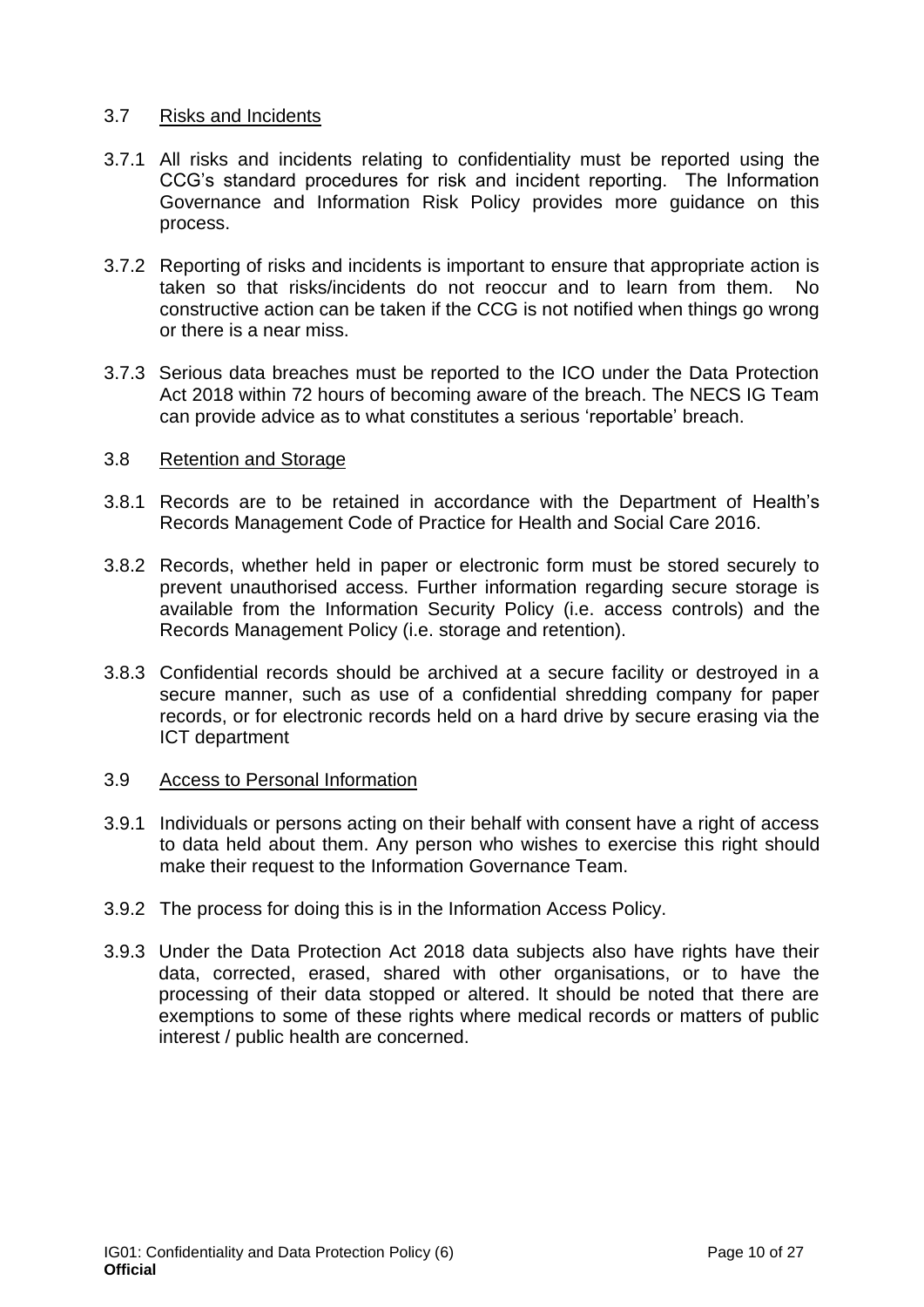# <span id="page-10-0"></span>**4. Implementation**

- 4.1 This policy will be available to all Staff for use in relation to the specific function of the policy.
- 4.2 All managers are responsible for ensuring that relevant staff within the CCG have read and understood this document and are competent to carry out their duties in accordance with the procedures described.

# **5. Training Implications**

It has been determined that there are no specific training requirements associated with this policy/procedure. All staff should undertake mandatory Data Security Awareness training annually.

# <span id="page-10-1"></span>**6. Related Documents**

# 6.1 Other related policy documents

- Information Access Policy
- Information Security Policy

# 6.2 Legislation and statutory requirements

- 6.2.1 The Data Protection Act 2018 (DPA) regulates the "processing" of personal data in whatever format including patient/service user identifiable information. Processing refers to anything done with the information including its collection, use (including viewing), disclosure and destruction. The DPA obliges organisations to inform the Information Commissioner that personal information is being processed and to provide data subjects with access to their personal information. The eight Data Protection Principles set out how personal information must be managed (see Appendix C).
- **Note:** These principles are largely carried over to the GDPR, which contains six principles and also provides a new accountability principle.

The CCGs responsibilities for confidentiality and appropriate processing of personal data under DPA remain in place even if the processing is being undertaken by a third party contractor or by non-organisation employed staff. However under the GDPR liability does extend to processors as well as controllers of data.

6.2.2 The Criminal Justice and Immigration Act 2008 extends the powers of the Information Commissioner under the Data Protection Act 2018 to allow fines of up to £500,000 for individuals or organisations found guilty of deliberate or reckless disclosure of information, including failure to take appropriate security precautions. In addition, individuals can receive a prison sentence on conviction of an offence under DPA and fines for organisations from the ICO under GDPR can be up to 20 million Euros (or equivalent in sterling) or 4% of the total annual worldwide turnover in the preceding financial year, whichever is higher.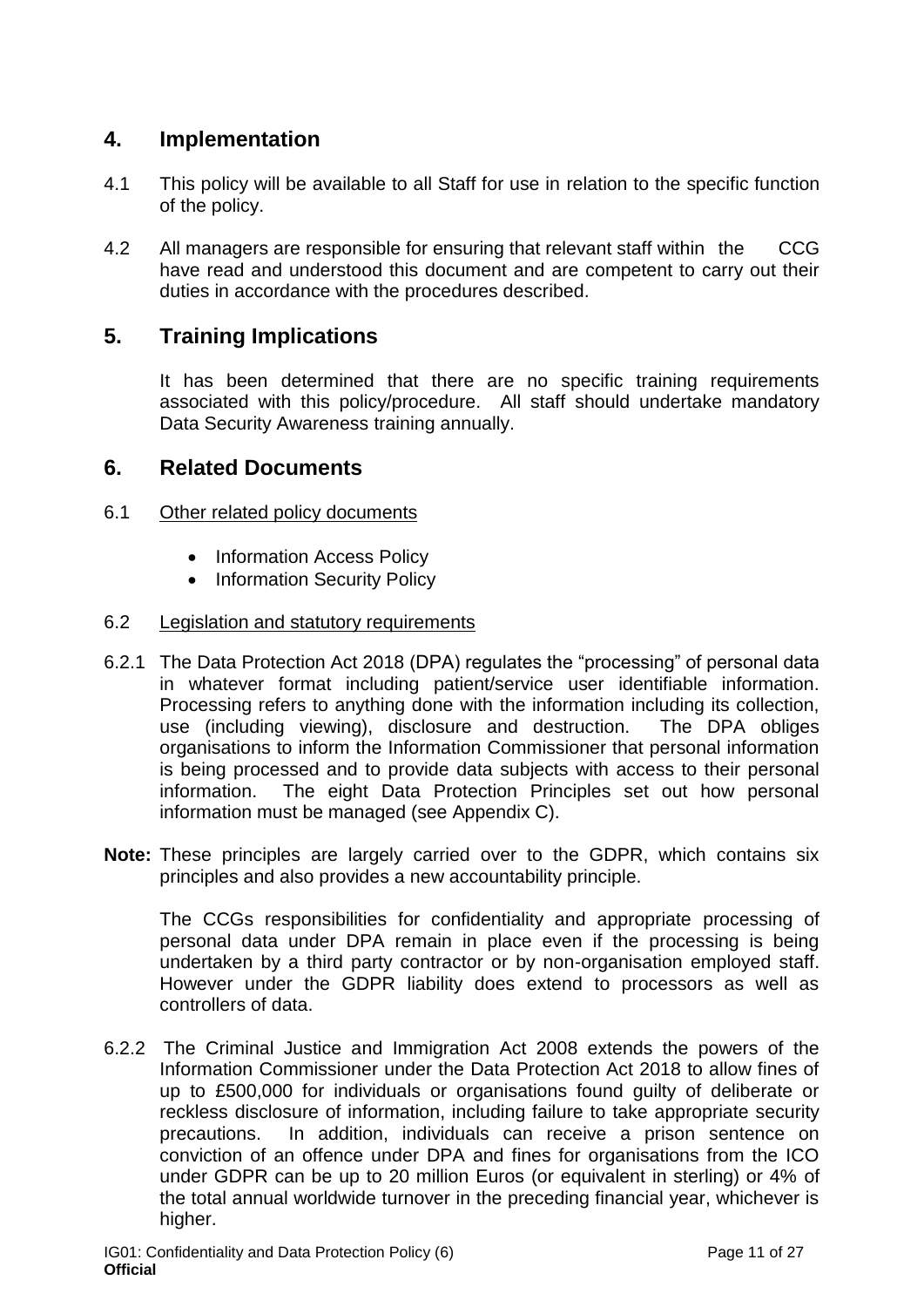- 6.2.3 The Common Law Duty of Confidentiality is not written in statute but is based on legal precedent. The common law duty of confidentiality means that information confided by a patient/service user or otherwise obtained (e.g. during medical examination or when receiving personal care), where it is expected that a duty of confidence applies, should not generally be used or disclosed further, except as originally understood by the confider or with their subsequent permission. This duty may be set aside and confidential information disclosed where it is in the public interest or when it is a legal requirement to do so.
- 6.2.4 Article 8 of the Human Rights Act establishes the right to respect for an individual's private and family life. Current understanding is that compliance with the Data Protection Act 2018 and the common law duty of confidentiality should satisfy these requirements.

Administrative law governs the actions of public authorities to ensure that they operate within their lawful powers. When obtaining or disclosing personal information organisations must demonstrate that it is within the scope of their powers to do so. In general this means that the CCGs may only collect, hold and use information about patients and service users for the purposes of providing those individuals with health or social care services. Unless allowed or required by legislation or unless the common law duty of confidentiality can be set aside, disclosure and/or further use of that information can only take place where consent is obtained.

# <span id="page-11-0"></span>**7. Monitoring, review and archiving**

# 7.1 Monitoring

The Governing Body will agree a method for monitoring the dissemination and implementation of this policy. Monitoring information will be recorded in the policy database.

# 7.2 Review

- 7.2.1 The Governing Body will ensure that this policy document is reviewed in accordance with the timescale specified at the time of approval. No policy or procedure will remain operational for a period exceeding three years without a review taking place.
- 7.2.2 Staff who become aware of any change which may affect a policy should advise their line manager as soon as possible. The Governing Body will then consider the need to review the policy or procedure outside of the agreed timescale for revision.
- 7.2.3 For ease of reference for reviewers or approval bodies, changes should be noted in the 'document history' table on the second page of this document.
- **Note:** If the review consists of a change to an appendix or procedure document, approval may be given by the sponsor director and a revised document may be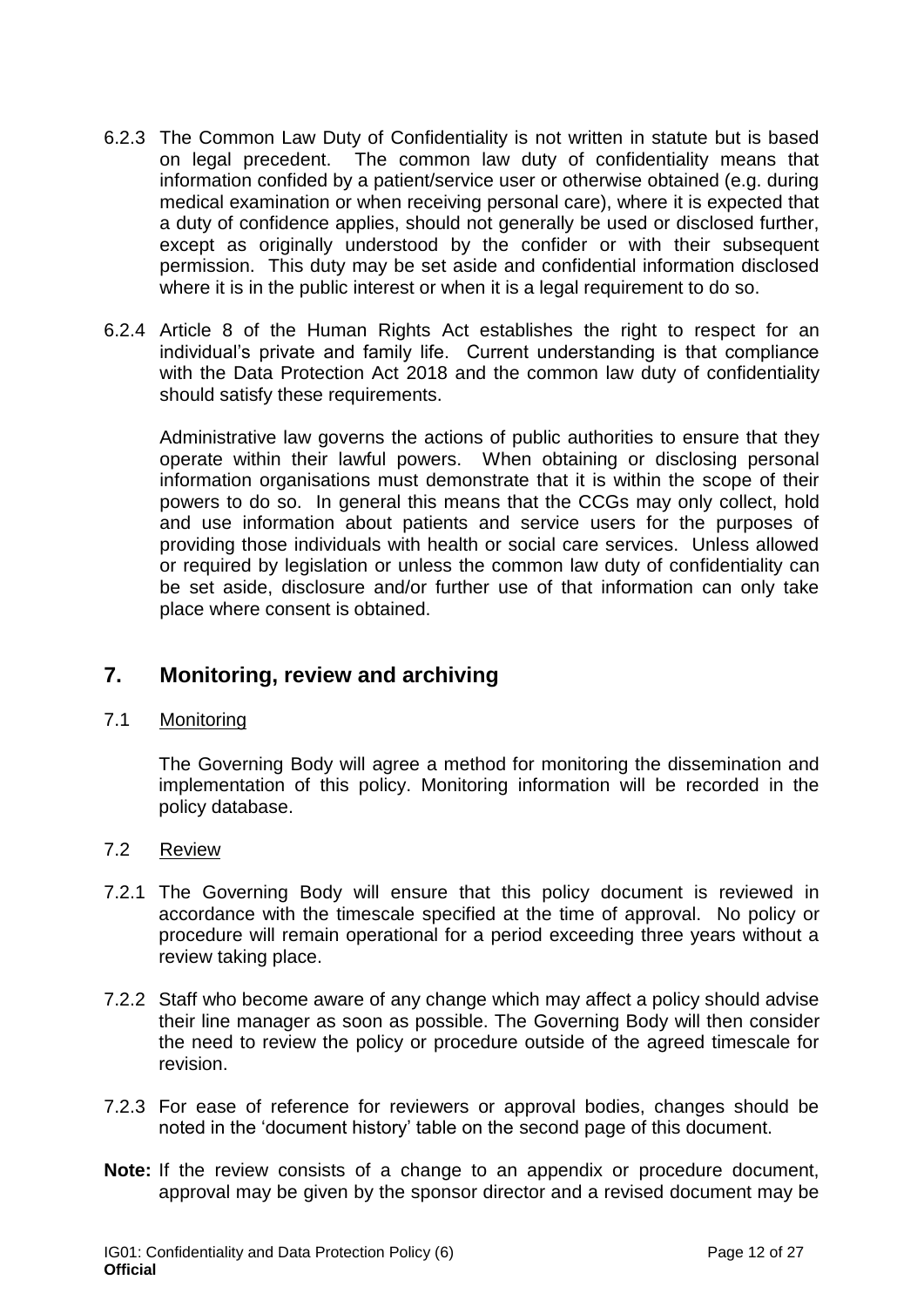issued. Review to the main body of the policy must always follow the original approval process.

7.3 Archiving

The Governing Body will ensure that archived copies of superseded policy documents are retained in accordance with the Department of Health's Records Management Code of Practice for Health and Social Care 2016.

# <span id="page-12-0"></span>**8. Equality analysis**

# **Initial Screening Assessment (STEP 1)**

As a public body organisation we need to ensure that all our current and proposed strategies, policies, services and functions, have given proper consideration to equality, diversity and inclusion, do not aid barriers to access or generate discrimination against any protected groups under the Equality Act 2010 (Age, Disability, Gender Reassignment, Pregnancy and Maternity, Race, Religion/Belief, Sex, Sexual Orientation, Marriage and Civil Partnership).

This screening determines relevance for all new and revised strategies, policies, projects, service reviews and functions.

Completed at the earliest opportunity it will help to determine:

- The relevance of proposals and decisions to equality, diversity, cohesion and integration.
- Whether or not equality and diversity is being/has already been considered for due regard to the Equality Act 2010 and the Public Sector Equality Duty (PSED).
- Whether or not it is necessary to carry out a full Equality Impact Assessment.

# **Name(s) and role(s) of person completing this assessment:**

**Name:** Liane Cotterill **Job Title:** Senior Governance Manager **Organisation:** North of England Commissioning Support Unit (NECS)

**Title of the service/project or policy:** Confidentiality and Data Protection Policy

**Is this a; Strategy / Policy** ☒ **Service Review** ☐ **Project** ☐ **Other** N/A

#### **What are the aim(s) and objectives of the service, project or policy:**

This policy sets out the CCG's commitment to the confidentiality of personal information and its responsibilities with regard to the disclosure of such information. It aims to ensure all staff whether directly employed or contracted are aware of their responsibilities towards the confidentiality of personal information.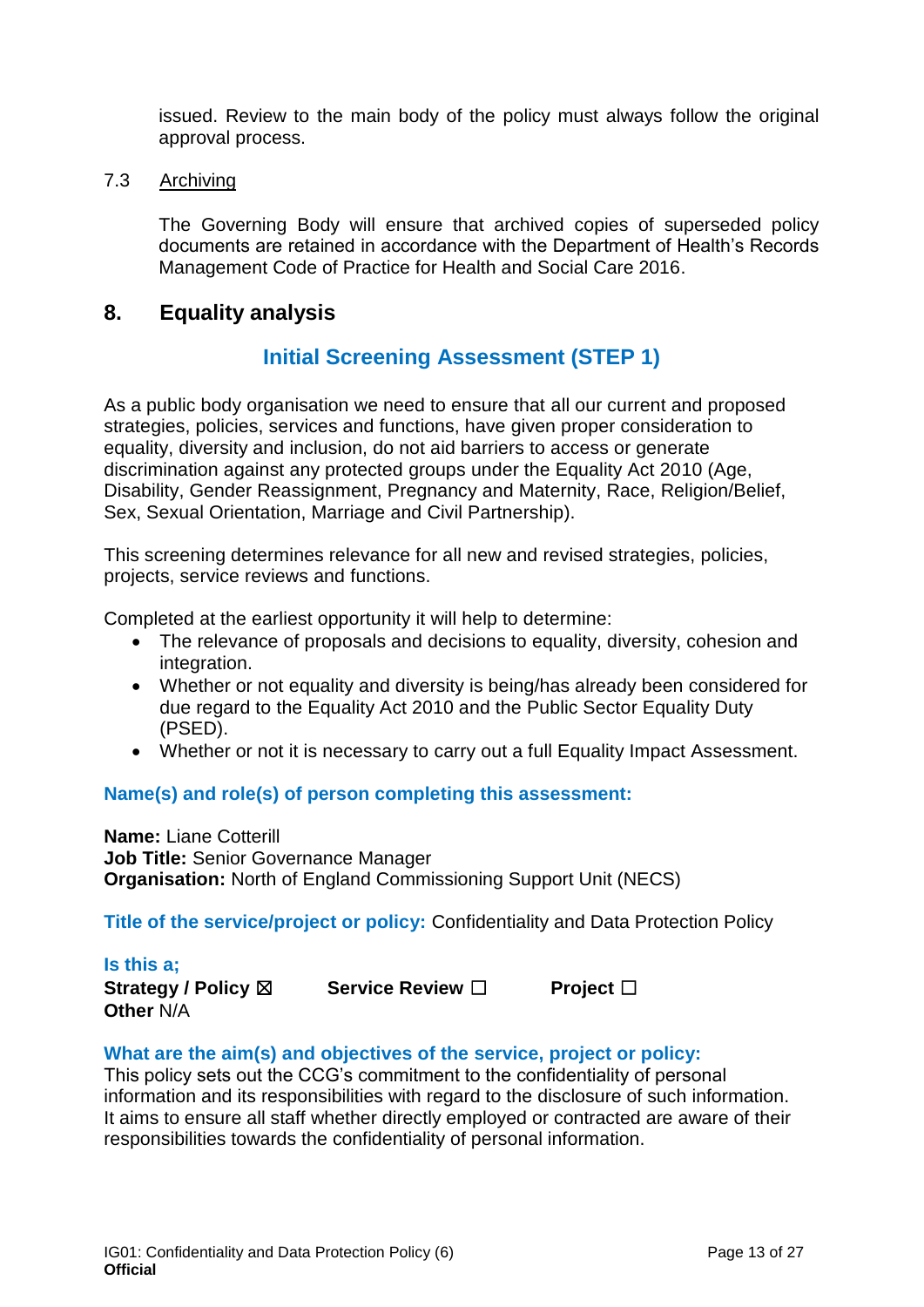# **Who will the project/service /policy / decision impact?**

(Consider the actual and potential impact)

- Staff **⊠**
- **Service User / Patients** ☐
- **Other Public Sector Organisations**☐
- **Voluntary / Community groups / Trade Unions** ☐
- **Others, please specify** N/A

| <b>Questions</b>                                                          | <b>Yes</b> | <b>No</b>   |
|---------------------------------------------------------------------------|------------|-------------|
| Could there be an existing or potential negative impact on any of the     |            |             |
| protected characteristic groups?                                          |            |             |
| Has there been or likely to be any staff/patient/public concerns?         |            | $\boxtimes$ |
| Could this piece of work affect how our services, commissioning or        |            |             |
| procurement activities are organised, provided, located and by whom?      |            |             |
| Could this piece of work affect the workforce or employment practices?    |            |             |
| Does the piece of work involve or have a negative impact on:              |            | $\times$    |
| Eliminating unlawful discrimination, victimisation and harassment         |            |             |
| Advancing quality of opportunity<br>$\bullet$                             |            |             |
| Fostering good relations between protected and non-protected<br>$\bullet$ |            |             |
| groups in either the workforce or community                               |            |             |

# **If you have answered no to the above and conclude that there will not be a detrimental impact on any equality group caused by the proposed policy/project/service change, please state how you have reached that conclusion below:**

The policy is based on the CCG's former Confidentiality and Data Protection policy. There is no fundamental change to the content therefore the previous EIA which concluded 'no impact' remains appropriate.

# **If you have answered yes to any of the above, please now complete the 'STEP 2 Equality Impact Assessment' document**

| <b>Accessible Information Standard</b>                                                                                                           | <b>Yes</b>  | <b>No</b> |
|--------------------------------------------------------------------------------------------------------------------------------------------------|-------------|-----------|
| Please acknowledge you have considered the requirements of the<br>Accessible Information Standard when communicating with staff and<br>patients. | $\boxtimes$ |           |
| https://www.england.nhs.uk/wp-content/uploads/2017/10/accessible-<br>info-standard-overview-2017-18.pdf                                          |             |           |
| If any of the above have not been implemented, please state the reason:                                                                          |             |           |
| Not applicable                                                                                                                                   |             |           |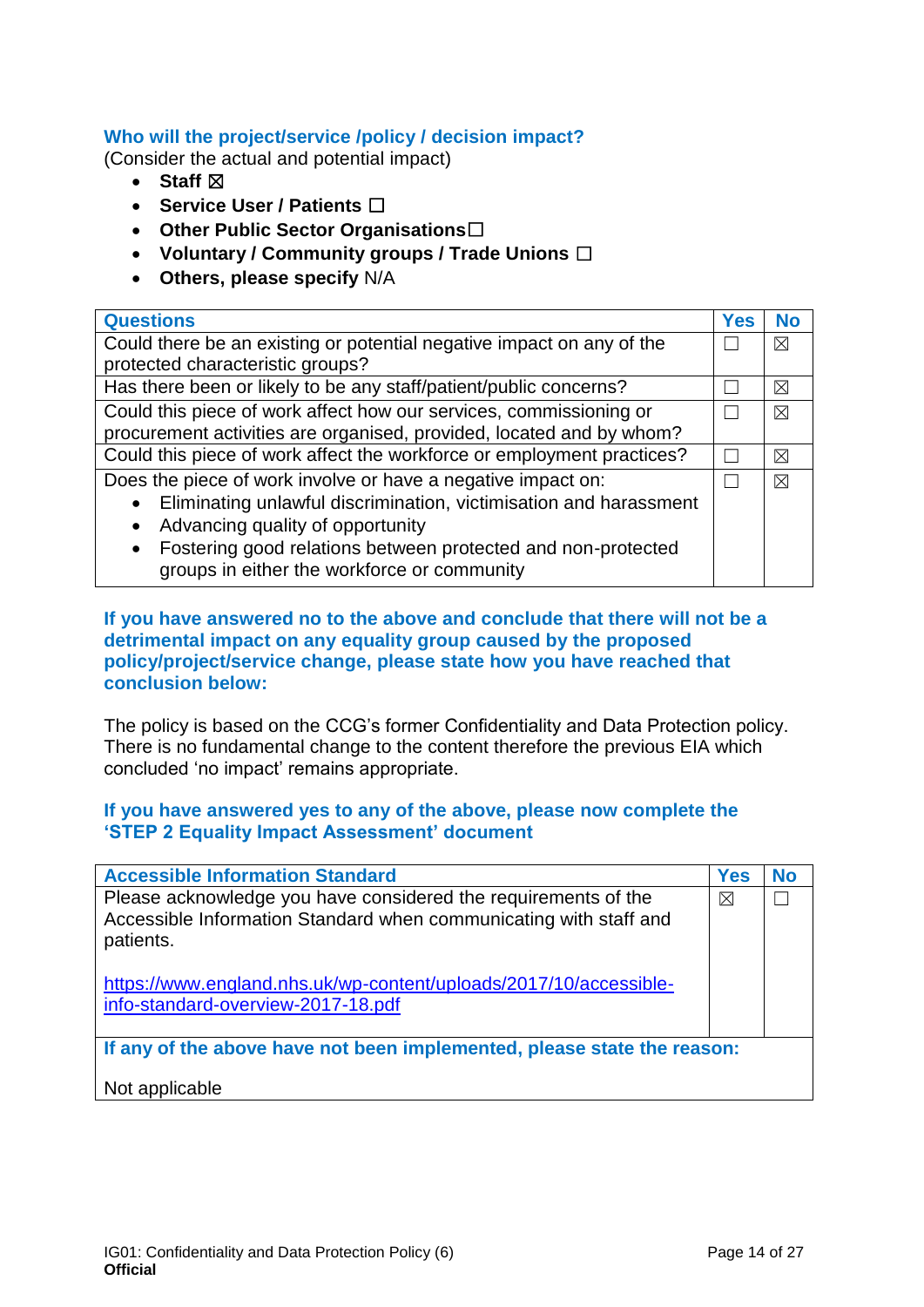# **Governance, ownership and approval**

| Please state here who has approved the actions and outcomes of the screening |           |               |
|------------------------------------------------------------------------------|-----------|---------------|
| <b>Name</b>                                                                  | Job title | <b>Date</b>   |
| <b>Executive Committee</b>                                                   | Approval  | December 2020 |

# **Publishing**

This screening document will act as evidence that due regard to the Equality Act 2010 and the Public Sector Equality Duty (PSED) has been given.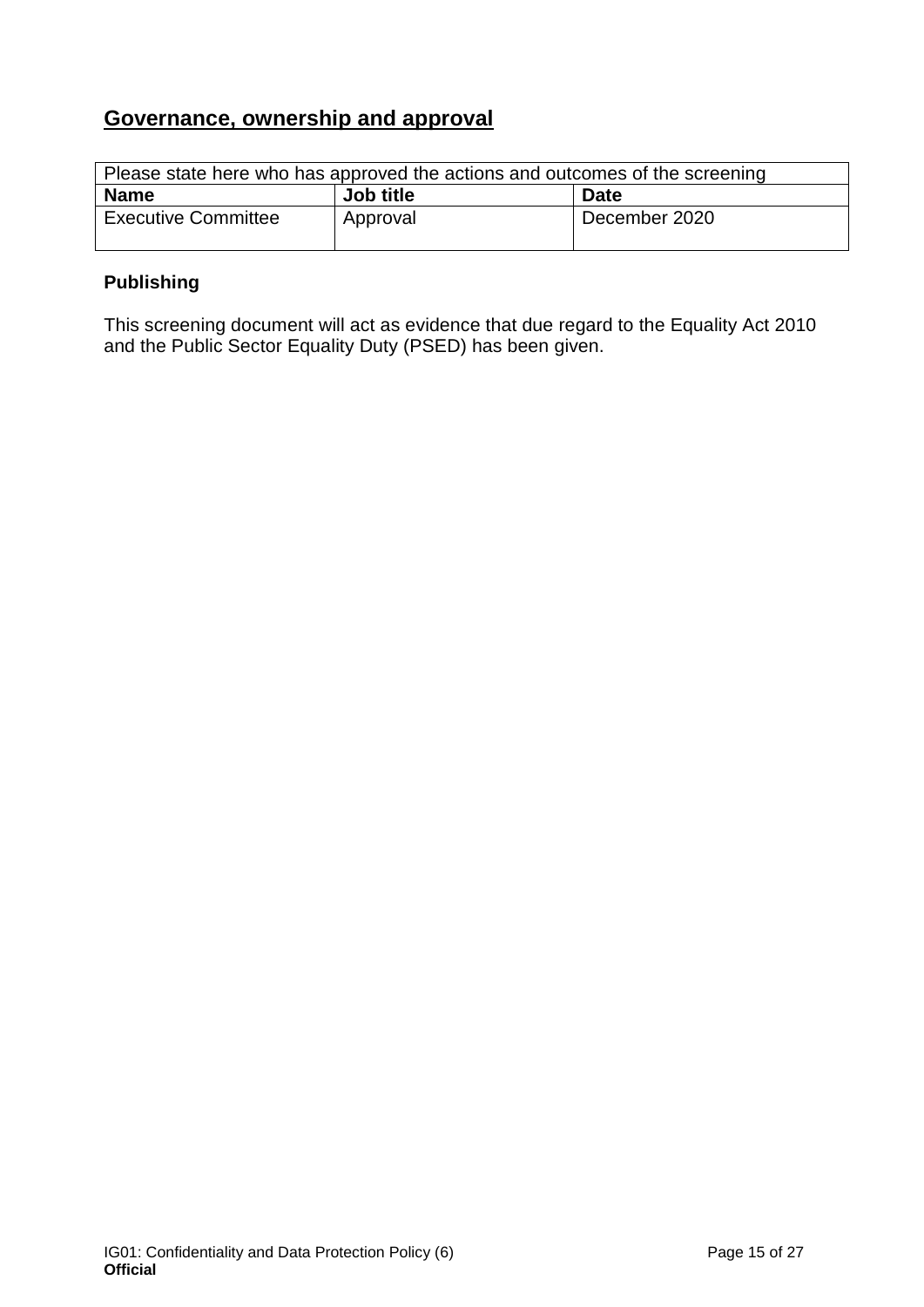# <span id="page-15-0"></span>**Appendix A - Duties and responsibilities**

| <b>Council of</b><br><b>Practices</b><br><b>Chief Officer</b> | The Council of Practices has delegated responsibility<br>to the Governing Body (GB) for setting the strategic<br>context in which organisational process documents<br>are developed, and for establishing a scheme of<br>governance for the formal review and approval of such<br>documents.<br>The Chief Officer has overall responsibility for the<br>strategic direction and operational management,<br>including ensuring that the CCG process documents<br>comply with all legal, statutory and good practice<br>guidance requirements.                                                                                                                                                                                                                                                                                                                                                                                                                                                                                                                                                                                          |
|---------------------------------------------------------------|---------------------------------------------------------------------------------------------------------------------------------------------------------------------------------------------------------------------------------------------------------------------------------------------------------------------------------------------------------------------------------------------------------------------------------------------------------------------------------------------------------------------------------------------------------------------------------------------------------------------------------------------------------------------------------------------------------------------------------------------------------------------------------------------------------------------------------------------------------------------------------------------------------------------------------------------------------------------------------------------------------------------------------------------------------------------------------------------------------------------------------------|
| <b>Caldicott Guardian</b>                                     | The Caldicott Guardian is responsible for ensuring<br>that national and local guidelines and protocols on the<br>handling and management of personal and sensitive<br>information are in place.                                                                                                                                                                                                                                                                                                                                                                                                                                                                                                                                                                                                                                                                                                                                                                                                                                                                                                                                       |
| <b>Data Protection</b><br>Officer (DPO)                       | The DPO is responsible for overseeing data protection<br>strategy and implementation to ensure compliance<br>with GDPR requirements and to advise the CCG on<br>their obligations under Data Protection Legislation.                                                                                                                                                                                                                                                                                                                                                                                                                                                                                                                                                                                                                                                                                                                                                                                                                                                                                                                  |
| IG Lead(CSU)                                                  | Will be responsible for:<br>Undertaking<br>compliance audits<br>records<br>0f<br>management programmes (policies, procedures<br>and systems) to ensure statutory obligations are<br>met including those under the Data Protection Act<br>1998 (GDPR and UK Data Protection Bill from 25<br>May 2018) and the Freedom of Information Act<br>2000.<br>Issuing<br>implementing<br>guidance for<br>and<br>compliance with this policy.<br>Encouraging all staff to follow the principles of the<br>Data Protection Act (GDPR and UK Data<br>Protection Bill from 25 May 2018).<br>Monitoring performance through quality control<br>and internal audits.<br>Identifying areas where improvements could be<br>made.<br>Reporting performance standards to the relevant<br>committee.<br>Monitoring compliance with the<br>standards,<br>legislation, policies and procedures relating to<br>Data Protection.<br>Monitoring that staff are appropriately trained on<br>records management, confidentiality and data<br>protection.<br>Ensuring that the ICO Data Protection Notification<br>is kept up to date (no requirement under GDPR). |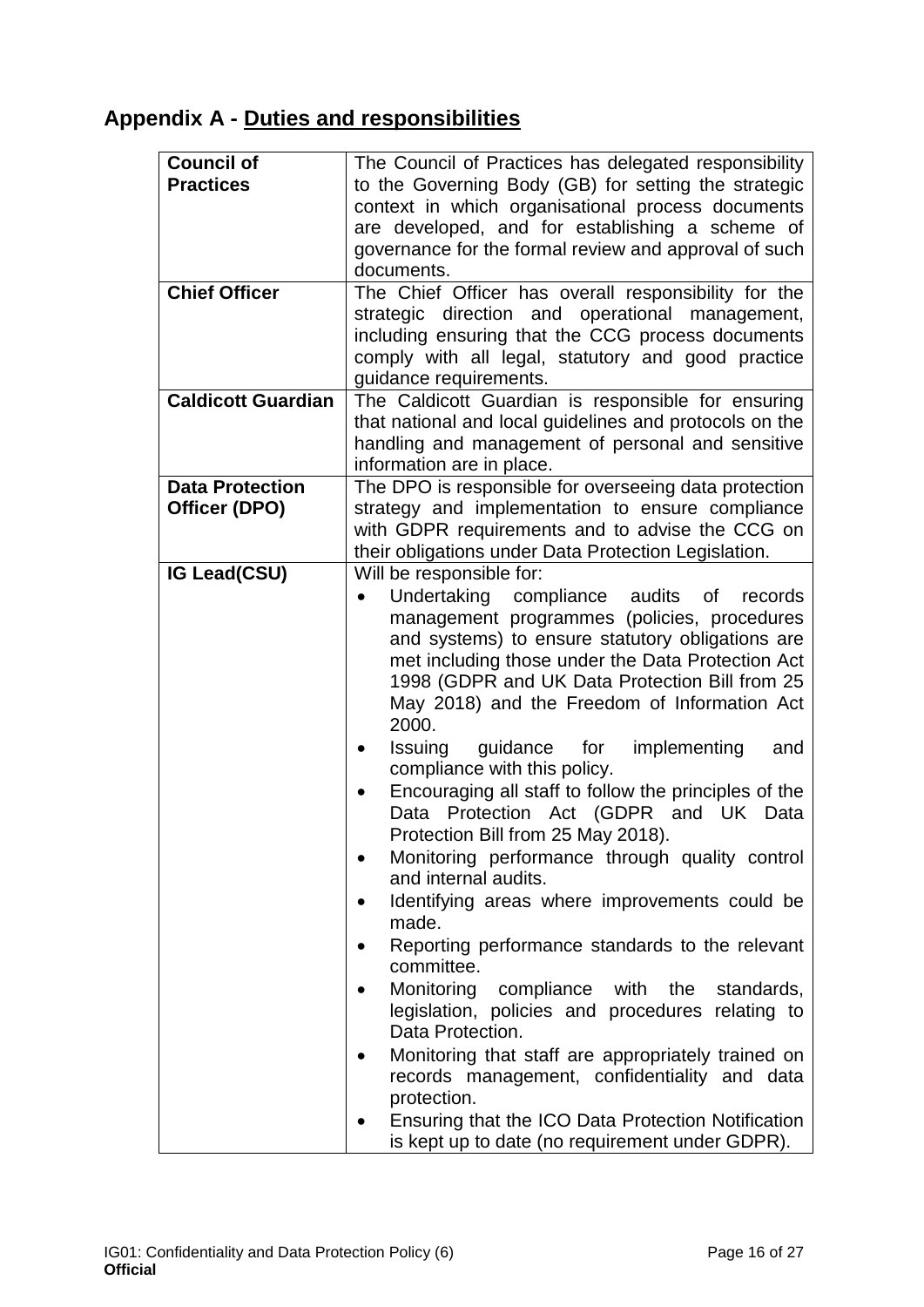| <b>Line Managers</b> | Managers are responsible for ensuring that their           |
|----------------------|------------------------------------------------------------|
|                      | service works within the Data Protection Act (GDPR         |
|                      | and UK Data Protection Bill from 25 May 2018). They        |
|                      | will ensure that:                                          |
|                      | There are effective methods for communicating              |
|                      | Data Protection related issues.                            |
|                      | Staff attend relevant training, induction and<br>$\bullet$ |
|                      | mandatory updates in relation to Data Protection.          |
|                      | Staff are aware of and adhere to information<br>$\bullet$  |
|                      | governance policies and procedures.                        |
|                      | Incident reporting is integral to the operational          |
|                      | activities within their areas and all incidents are        |
|                      | reported and investigated in accordance with               |
|                      | policy.                                                    |
|                      | Information governance issues are discussed at<br>٠        |
|                      | appropriate forums.                                        |
| <b>All Staff</b>     | All staff, including temporary and agency staff, are       |
|                      | responsible for:                                           |
|                      | Compliance with relevant process documents.                |
|                      | Failure to comply may result in disciplinary action        |
|                      | being taken.                                               |
|                      | Co-operating with the development<br>and                   |
|                      | implementation of policies and procedures and as           |
|                      | part of their normal duties and responsibilities.          |
|                      | Identifying the need for a change in policy or             |
|                      | procedure as a result of becoming aware of                 |
|                      | changes in practice, changes to statutory                  |
|                      | requirements, revised professional or clinical             |
|                      | standards and local/national directives, and               |
|                      | advising their line manager accordingly.                   |
|                      | Identifying training needs in respect of policies          |
|                      | and procedures and bringing them to the attention          |
|                      | of their line manager.                                     |
|                      | Attending training / awareness sessions when               |
|                      | provided.                                                  |
|                      | Understand and comply with Data Protection<br>Legislation. |
| <b>CSU Staff</b>     | Whilst working on behalf of the CCG, CSU staff will be     |
|                      | expected to comply with all policies, procedures and       |
|                      | expected standards of behaviour within the CCG,            |
|                      | however they will continue to be governed by all           |
|                      | policies and procedures.                                   |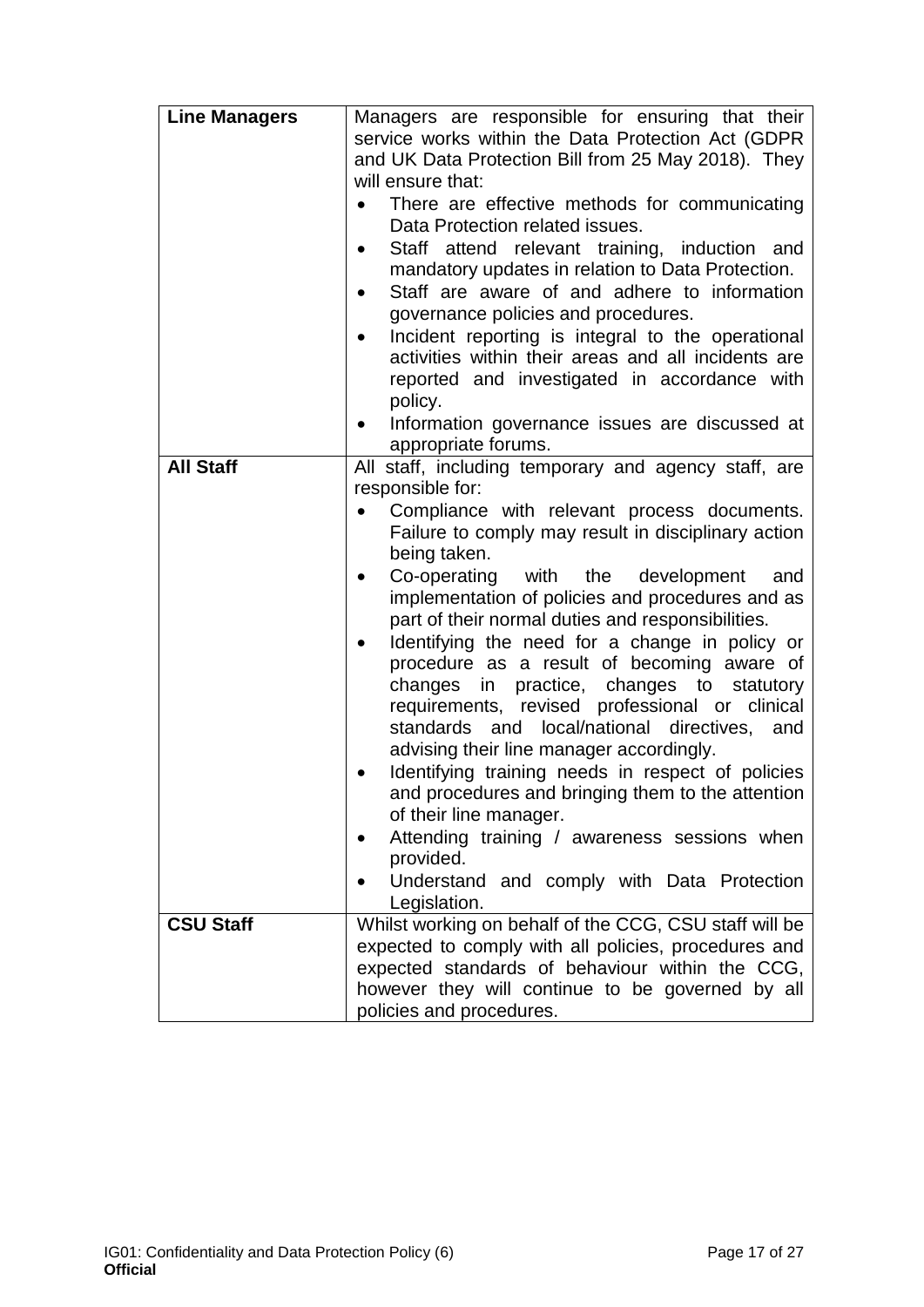# <span id="page-17-0"></span>**Appendix B - Data Protection Act 2018 Principles**

- **Principle 1** Personal data shall be processed lawfully, fairly and in a transparent manner in relation to individuals (data subjects).
- **Principle 2** Personal Data will only be collected for specified, explicit and legitimate purposes and not further processed in a manner that is incompatible with those purposes.
- **Principle 3** Personal data should be adequate, relevant and limited to what is necessary in relation to the purposes for which they are processed.
- **Principle 4** Personal data shall be accurate and, where necessary kept up to date; every reasonable step must be taken to ensure that personal data that are inaccurate, having regard to the purposes for which they are processed, are erased or rectified without delay.
- **Principle 5** Personal data shall be kept in a form which permits identification of data subjects for no longer than is necessary for the purposes for which the personal data are processed.
- **Principle 6** Processed in a manner that ensures appropriate security of the personal data, including protection against unauthorised or unlawful processing and against accidental loss, destruction or damage, using appropriate technical or organisational measures.

# **The Accountability Principle (Article 5(2) GDPR)**

The controller shall be responsible for, and can demonstrate compliance with the principles – this is referred to as the new accountability principle. The 'Accountability Principle' means Controllers are required to show how they are compliant with the principles – for example by documenting the decisions taken about a processing activity.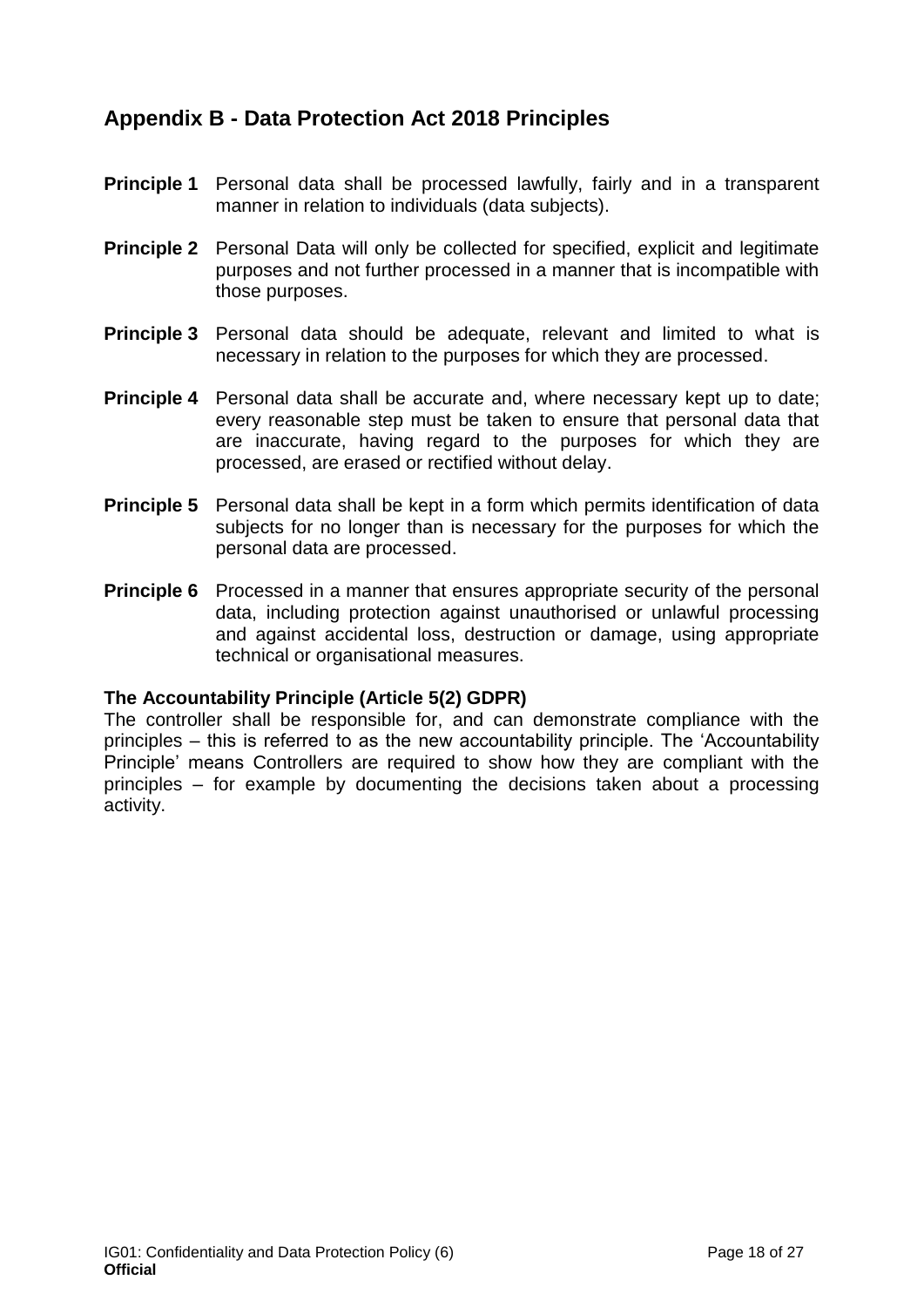# <span id="page-18-0"></span>**Appendix B - Caldicott 2 Principles**

# **1. Justify the purpose(s)**

Every proposed use or transfer of personal confidential data within or from an organisation should be clearly defined, scrutinised and documented, with continuing uses regularly reviewed, by an appropriate guardian.

#### **2. Don't use personal confidential data unless it is absolutely necessary**

Personal confidential data items should not be included unless it is essential for the specified purpose(s) of that flow. The need for patients to be identified should be considered at each stage of satisfying the purpose(s).

#### **3. Use the minimum necessary personal confidential data**

Where use of personal confidential data is considered to be essential, the inclusion of each individual item of data should be considered and justified so that the minimum amount of personal confidential data is transferred or accessible as is necessary for a given function to be carried out.

#### **4. Access to personal confidential data should be on a strict need-to-know basis**

Only those individuals who need access to personal confidential data should have access to it, and they should only have access to the data items that they need to see. This may mean introducing access controls or splitting data flows where one data flow is used for several purposes.

#### **5. Everyone with access to personal confidential data should be aware of their responsibilities**

Action should be taken to ensure that those handling personal confidential data — both clinical and non-clinical staff — are made fully aware of their responsibilities and obligations to respect patient confidentiality.

# **6. Comply with the law**

Every use of personal confidential data must be lawful. Someone in each organisation handling personal confidential data should be responsible for ensuring that the organisation complies with legal requirements.

#### **7. The duty to share information can be as important as the duty to protect patient confidentiality**

Health and social care professionals should have the confidence to share information in the best interests of their patients within the framework set out by these principles. They should be supported by the policies of their employers, regulators and professional bodies.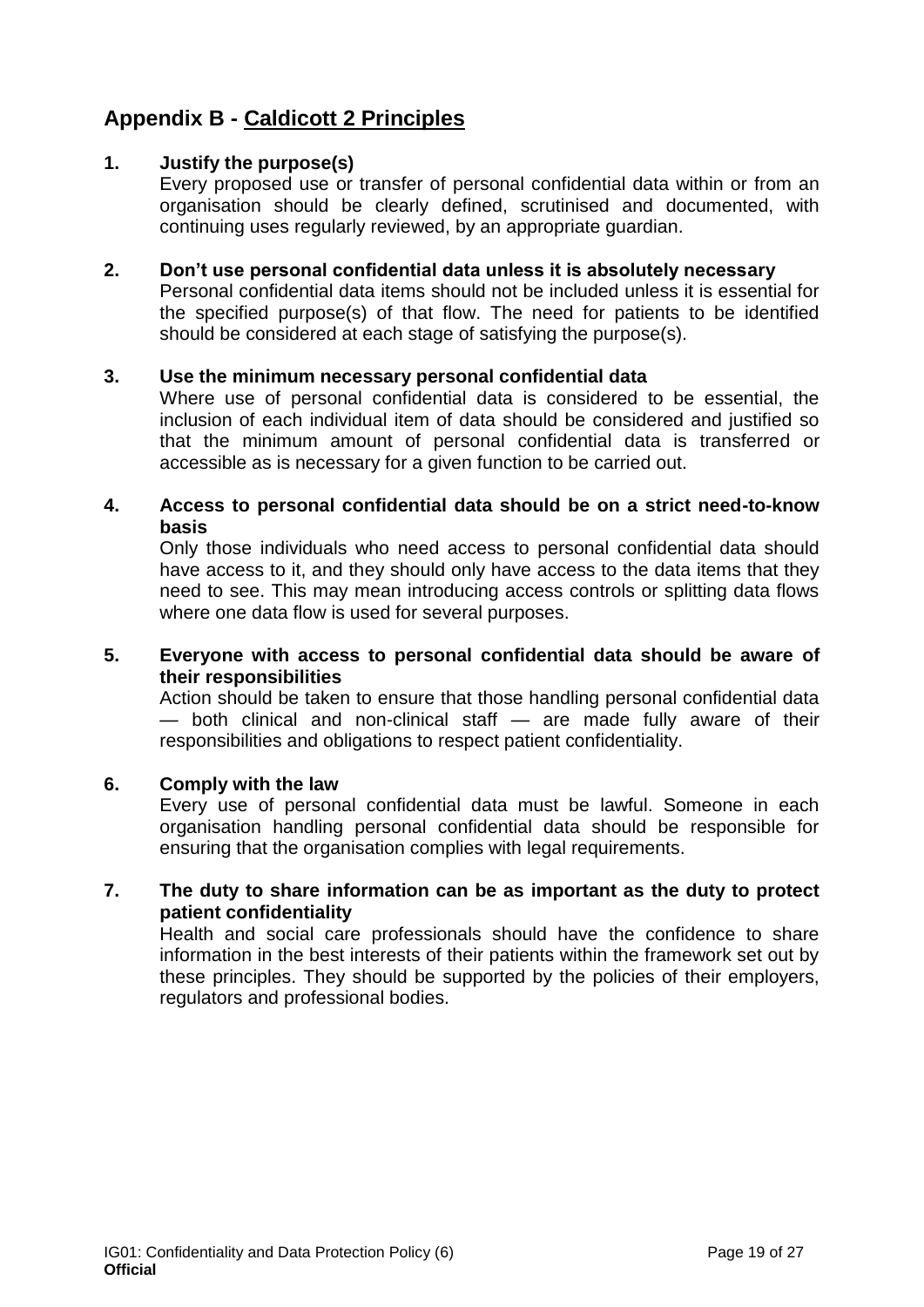# <span id="page-19-0"></span>**Appendix D** - **Confidentiality Code of Conduct**

# **1. Background**

The NHS holds large amounts of confidential information about you, members of your family, friends, and colleagues; but the vast majority of this information will be about strangers, most of whom you are unlikely to meet. This information is classed as personal information and belongs to the individual. Their information should be treated with as much respect and integrity as you would like others to treat your own information. It is your responsibility to protect that information from inappropriate disclosure and to take every measure to ensure that personal information is not made available to unauthorised persons.

The Code of Conduct is about promoting best practice and continuing improvement in the use of personal health/social care information as an integral part of patient/service user care. Involving patients/service users in decisions about their health/social care information and how it is used is also integral to improving patient/service user confidence in their health/social care services.

Protection of personal health/social care information is part of good practice, and is underpinned by the common law duty of confidentiality, the implementation of the Data Protection Act 2018, GDPR, Codes of Professional Practice, the Human Rights Act 1998 and the Health and Social Care Act 2012. All NHS organisations are registered under the Data Protection Act 2018 (including GDPR) and careless or deliberate misuse of personal information may result in that organisation, and in some cases the individual concerned, being prosecuted under the Act, which may impose fines of up to €20m for serious breaches.

Breaches of confidentiality are a serious matter. Non-compliance with this Code will result in disciplinary action being taken. No employee shall knowingly misuse any information or allow others to do so.

# **2. Aim of the Document**

This document seeks to provide a code of conduct for all staff working in the CCG, which will ensure the confidentiality of personal information at all times.

# **National guidance and legal implications**

National guidance includes the NHS Codes of Practice on Confidentiality & Information Security Management, the Caldicott2 Principles (see below) and the NHS Care Record Guarantee. Care professionals must also comply with codes of practice of their respective professions.

Generally, there are five main areas of law which constrain the use and disclosure of confidential information. These are briefly described below but are covered in more detail in the document, Confidentiality: NHS Code of Practice, 2003 and in the IG policies & procedures.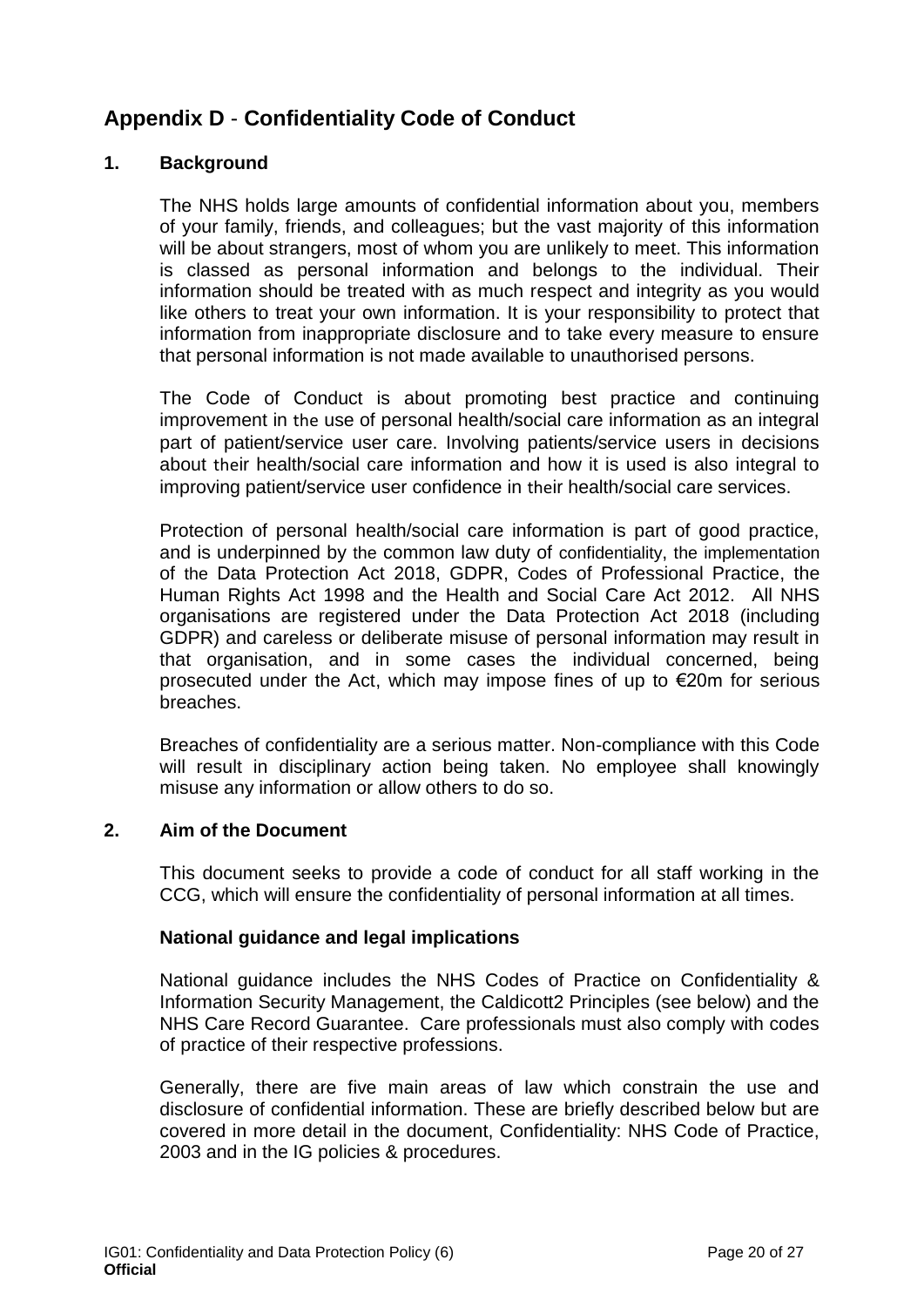# **The Data Protection Act 2018 (DPA)**

The DPA is designed to control the use, storage and processing of personal data in whatever format - especially where there is a risk to personal privacy. Patients/service users and staff should be aware that their information will be stored and processed.

# **General Data Protection Regulations (from May 2018)**

The European Union General Data Protection Regulation (GDPR) which was adopted by the European Union in 2016, came into force in all EU Member States from 25 May 2018, combined with the Data Protection Bill they received Royal assent in 2018 to become the UK's new Data Protection Legislation – The Data Protection Act 2018. The new law aims to protect privacy, strengthen rights and empower individuals to have more control over their personal data by providing easier access. Individuals will generally have more control over their digital footprint, their personal data, how it is used and passed on by companies.

# **Common law of confidentiality**

Although not written in statute, the principle of the common law of confidentiality states that information confided should not be used or disclosed further, except as originally understood by the confider, or with her/his subsequent permission. In other words, if you are told something in confidence, you are not at liberty to disclose the information without permission unless required by law to do so.

# **Human Rights Act 1998**

The Human Rights Act establishes the right to respect for private and family life. Current understanding is that compliance with the Data Protection Act and the common law of confidentiality should satisfy Human Rights requirements.

# **Health and Social Care Act 2012**

This Act introduced changes regarding access to patient confidential data and placed particular restrictions on access to patient data by commissioning organisations and their support organisations.

# **Administrative law**

Administrative law governs the actions of public authorities to ensure that they operate within their lawful powers. In other words, the authority must possess the power to carry out what it intends to do and is particularly relevant to the issue of patient consent.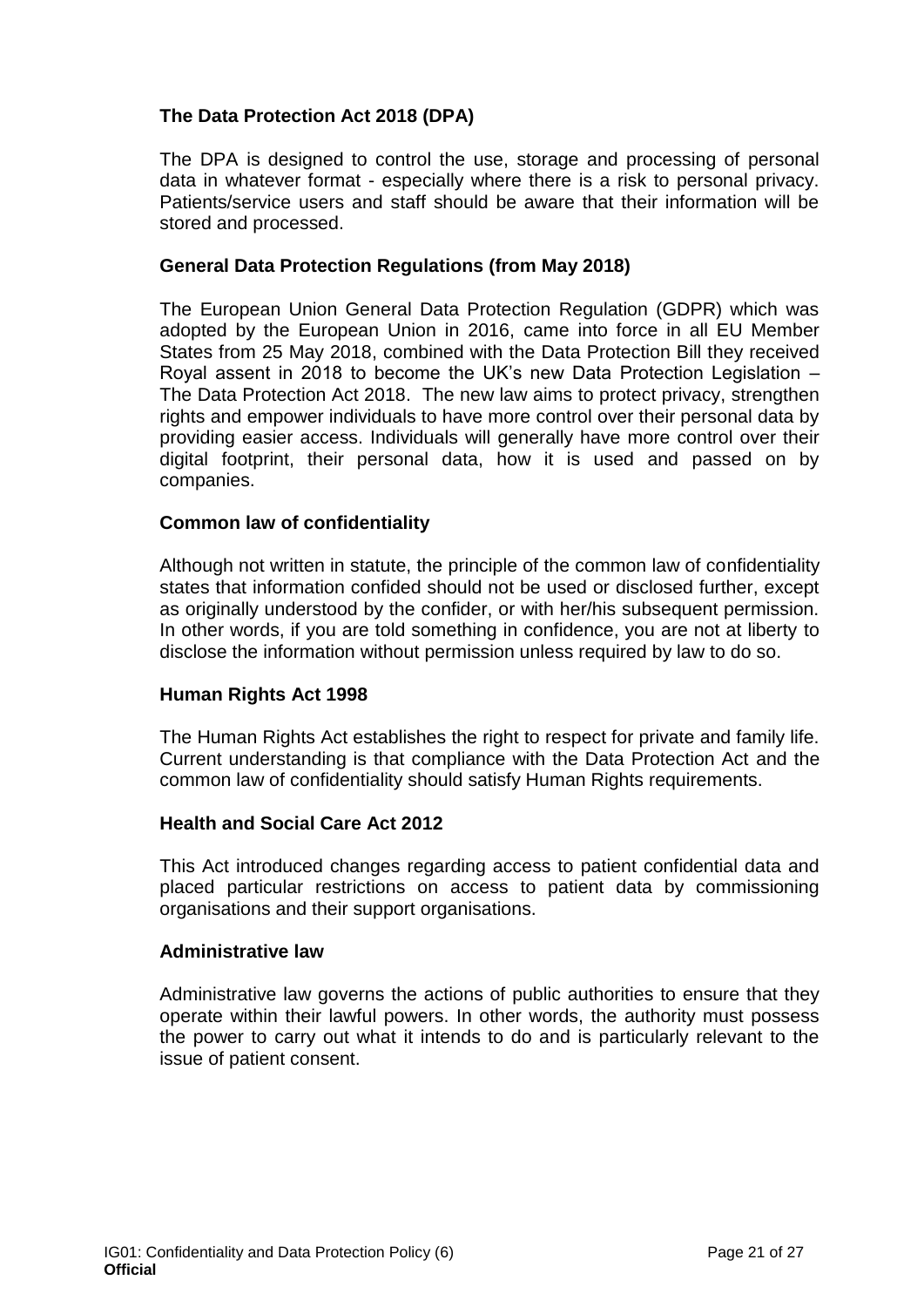# **Users' rights**

Patients/service users and families have a right to believe and expect that private and personal information given in confidence will be used for the purposes for which it was originally given, and not released to others without their consent. Everyone in the NHS must safeguard the integrity and confidentiality of, and access to sensitive information.

# **3. Definitions**

The Code relates to personal information as defined within the IG policies & procedures which includes staff information that is personal.

# **Who is an unauthorised person?**

Your job role, or level of access to a computer system, provides you with a level of authority to access information. Do not assume that all your work colleagues are authorised to see the same information that you are. Even if they are in a more senior role to you - if they do not need to know the information, they do not need to have it. If you are in doubt as to whether you should share the information with one of your colleagues, seek the advice of your manager or the NECS Information Governance service.

# **What is meant by the transfer of personal information?**

The transfer of personal information, by whatever means, can be as simple as:

- taking a document and giving it to a colleague;
- making a telephone call;
- sending a fax;
- passing on information held on computer, for example confidential clinical information held on patient records.

In all cases, however simple or complicated, the Caldicott2 Principles must be adhered to in order to ensure that personal information is not disclosed inappropriately.

# **Caldicott 2 Principles**

- 1. Justify the purpose(s).
- 2. Don't use personal confidential data unless it is absolutely necessary.
- 3. Use the minimum necessary personal confidential data.
- 4. Access to personal confidential data should be on a strict need-to-know basis.
- 5. Everyone with access to personal confidential data should be aware of their responsibilities.
- 6. Comply with the law.
- 7. The duty to share information can be as important as the duty to protect patient confidentiality.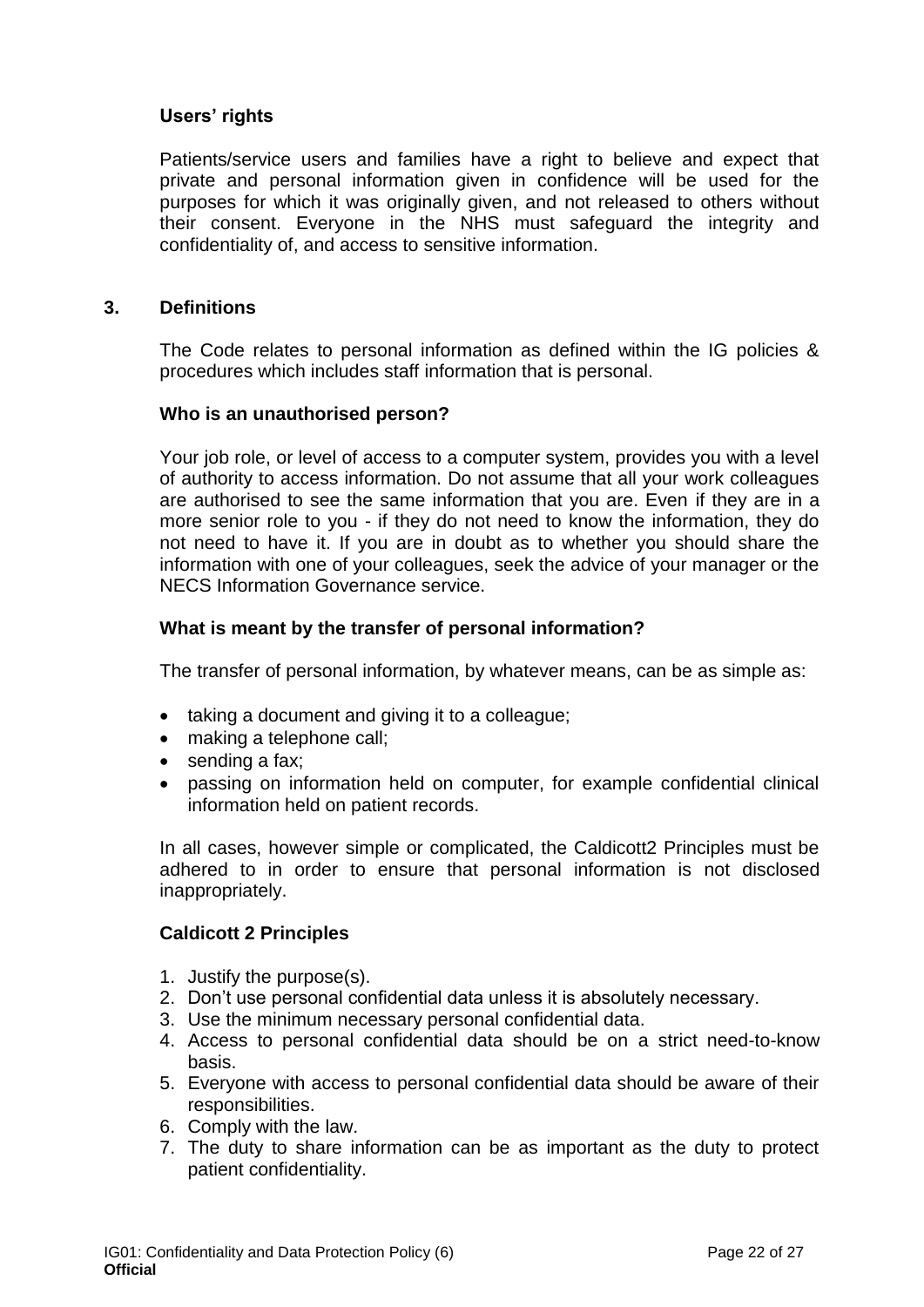# **4. Ensuring Confidentiality**

# **Physical security**

Personal information should always be held securely and should never be left unattended. In any area which is not secure, and which can be accessed by a wide range of people (including possibly visitors to the premises), such information should be put/locked away immediately after it has been finished with. Care must be taken to ensure that any personal information cannot be viewed by visitors to the area and that staff are aware of and adhere to the organisational security procedures.

# **Safeguarding information**

- Never leave personal information around for others to find.
- Wherever possible, avoid taking confidential information away from your work premises. Where this is necessary in order to carry out your duties you must keep the information secure and make every effort to ensure that it does not get misplaced, lost or stolen.

*Remember - you are bound by the same rules of confidentiality while away from your place of work as when you are at your desk.*

- When disposing of personal information in paper form, ensure that it disposed of in accordance with the Disposal of Confidential Waste Procedures. Never put confidential information directly into a general waste paper bin.
- Work diaries can hold a great deal of personal information and should be kept secure when not in use. Precautions should be taken when transporting your work diary to ensure it is in your care at all times. Remember to hand back any work diaries at the end of each calendar year.
- If documents containing personal information come into your possession and you are not the intended recipient, you should report this as an information governance incident on the incident reporting system. Appropriate action should be taken to resolve the issue and advice may be sought from the NECS Information Governance service.
- Always ensure that documents are labelled with a security marking appropriate to the contents. Advice on security markings may be sought from the CSU Information Governance service.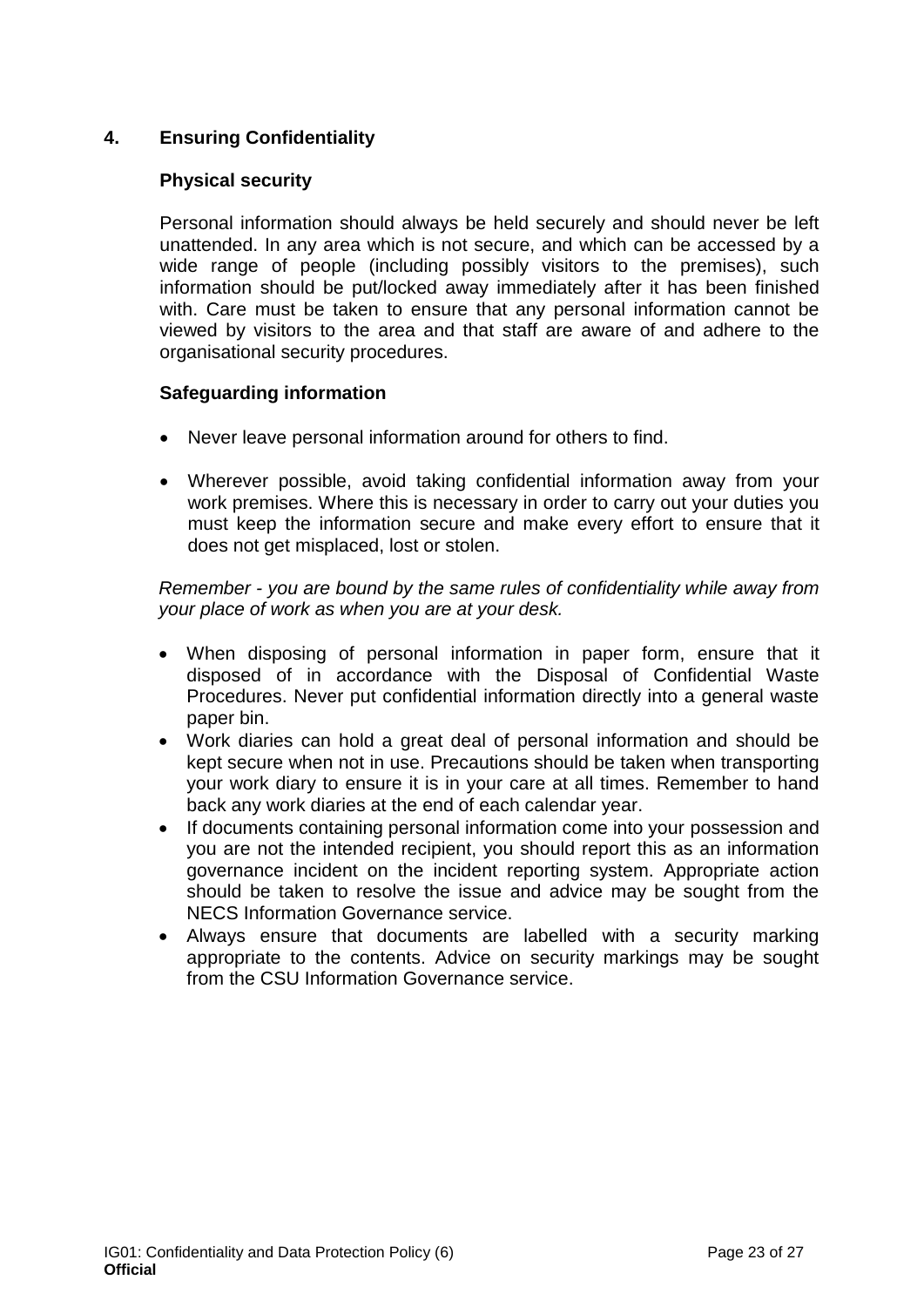# **Information transfer**

It is imperative that the utmost care is exercised when transferring personal information. The basic rule is that in all circumstances where personal information is shared, by whatever method, the items transferred should be restricted to a minimum. The following key points should be considered:

- Always consider the most appropriate method of transferring personal information and taking account of the Caldicott2 principles.
- Always encrypt information transferred electronically (e.g. by email or on removable media) appropriately.
- Always adopt 'safe haven' principles to ensure confidentiality when transferring information:
	- o Sort and store post away from public areas, in rooms which are either locked or secured by key pads
	- o Place health or social care records face down, do not leave unsupervised in public areas or on desks or in trays for long periods of time
	- o Protect answer machines pin number (if possible) and locate in rooms which are either locked or secured by key pads
	- o Fax machines sited away from public areas in rooms which are either locked or secured by key pads (see below for fax safe haven guidance)
- Check that the contact details for the recipient are correct before transferring personal information (e.g. address, email address, fax number); use appropriate cover sheets for confidential faxes and confirm receipt.
- Always package personal information securely before transferring by post or courier, mark the package as private & confidential and, wherever possible, uses a secure postal service (e.g. Royal Mail Special Delivery). Write a return address on the back of the envelope (if it doesn't compromise confidentiality).
- Consider carefully the possible risks involved in using telephones or texting for sharing personal information.
- When transferring information in person ensure information is out of sight e.g. in boot of car, in a bag if travelling on public transport.

If information is going to be transferred between organisations on a regular basis, it is good practice to have an Information Sharing Agreement in place. Further advice on information sharing agreements can be sought from the CSU Information Governance service.

# **Indiscreet conversations**

- Ensure you cannot be overheard by unauthorised people when making sensitive telephone calls, during meetings, and when you are having informal discussions with colleagues about confidential information. In these situations, if you do not need to identify a patient/service user by name, do not do so.
- It is not appropriate to discuss personal information in hallways, corridors or stairways or any other public place where you might be overheard.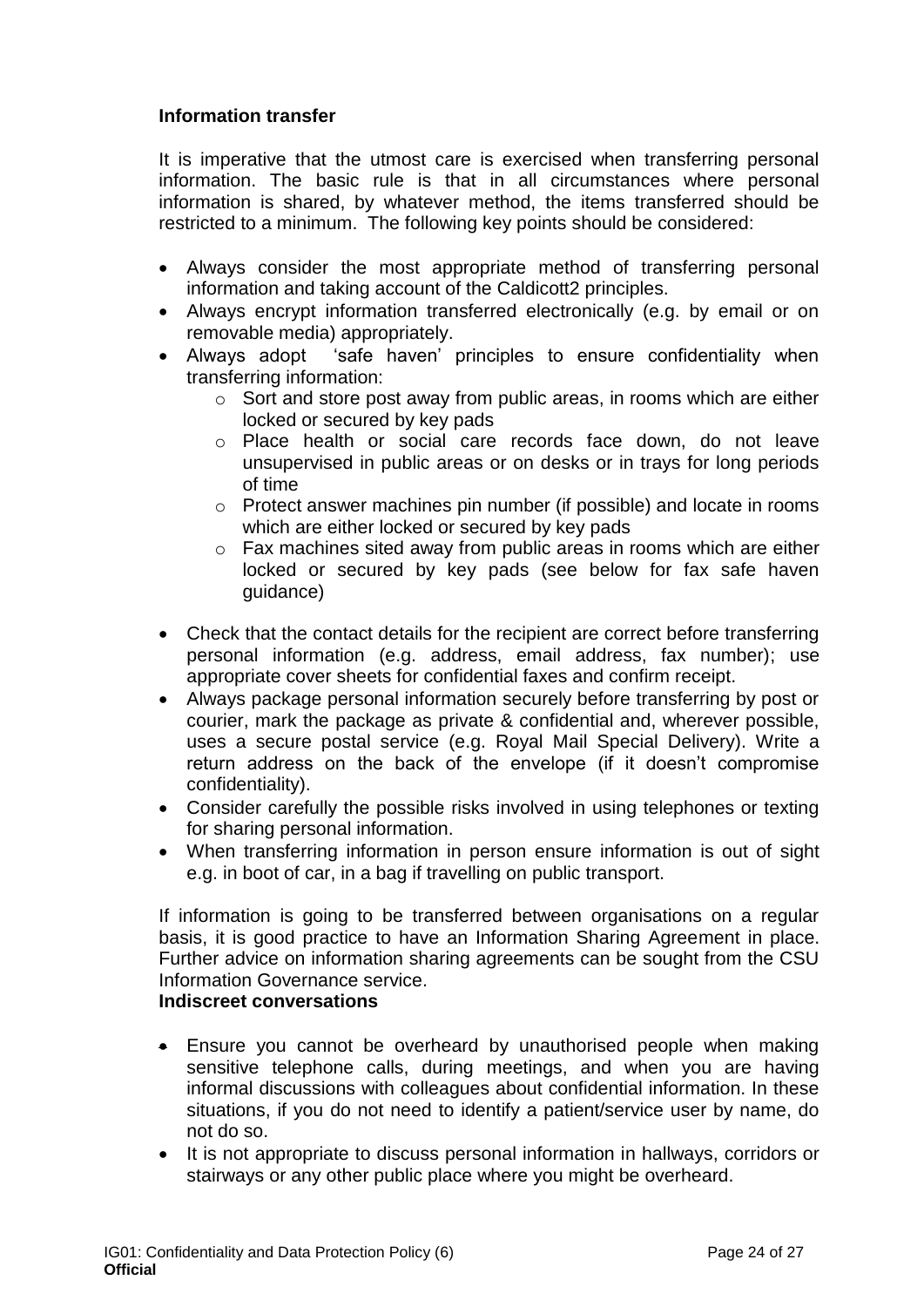When speaking to a patient/service user or carer on the telephone, confirm the caller's identity or ring back. If in doubt, ask for confirmation in writing, or by fax.

# **Safeguarding electronic information**

The security and confidentiality of information held on computer must be maintained at all times.

- Never leave a computer logged on to a system and unprotected. Always protect the system (e.g. log off or use a password-protected screensaver) when you have finished or stop using it for a period. Always log off when you have finished. Failure to do this not only leads to a risk of unauthorised access to personal information, but you will be held responsible for any actions associated with your sign-on.
- Do not walk away from your work area and leave personal information on your screen for unauthorised persons to see. If you need to leave your desk, you should protect the system (e.g. log off or use a password-protected screensaver).
- Never save information on to the hard drive  $(C:\)$  of a computer.
- Always remove your Smartcard from your computer (if using one to access systems) when leaving your workstation.
- Passwords are the keys that provide access to information; you must not disclose your network password to anyone under any circumstances. If you have to write your password down, keep it locked away from the computer and always change your password when prompted. It is recommended that passwords should be a minimum of 6 characters and be a mixture of letters and numbers, i.e. using 5 instead of S, 1 instead of I, etc.
- Turn off your computer at the end of the working day.
- Never use anyone else's log on or password, even to be helpful. Never, as a manager, ask anyone to use another's password for convenience.
- Destruction and/or disposal of computer equipment must be carried out by the IT Department. This will ensure that all information is stripped from the computer and disposed of using the correct procedures. You should not remove or relocate computers without first checking with your IT Department or Systems Manager.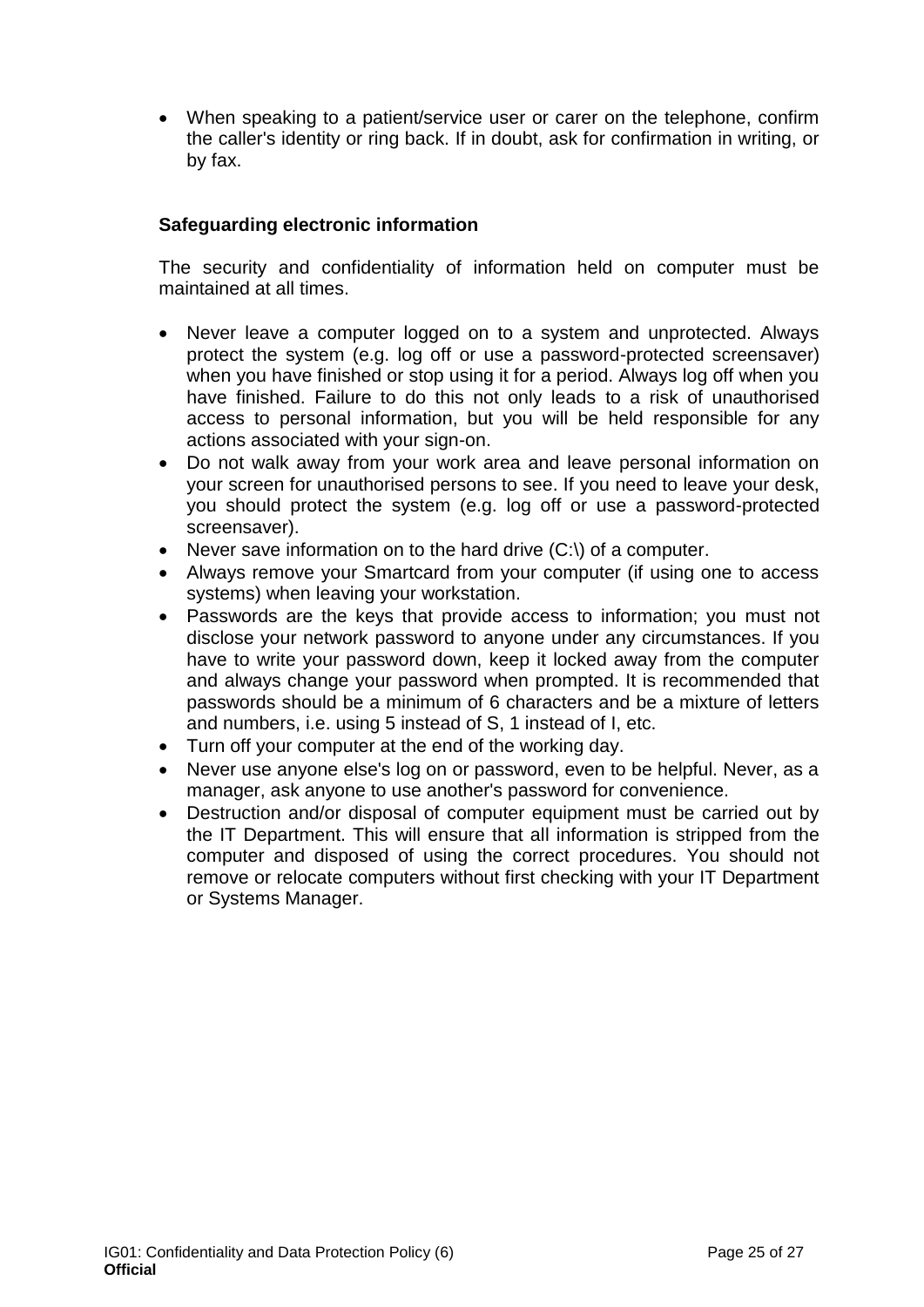# **Printing**

Staff are reminded to be vigilant when printing information, especially if the information contains:

- Patient identifiable data
- Staff identifiable data
- Commercially sensitive information

If you are printing out the type of information listed above, please ensure that you first consider whether it is actually necessary to print out the information. Ensure that you attend the relevant printer immediately so that you collect the information in a timely manner and use a pin number if possible (this depends if your local printer supports the pin system). If you come across any sensitive information unattended on a printer, remember that you need to report this as an information governance incident on the incident reporting system.

# **Encryption**

All personal information being sent electronically e.g. on CD, USB stick, email must be encrypted.

# **Email encryption**

Personal information should only be sent by encrypted email e.g. NHS Mail to NHS Mail because it is insecure unless encryption is available at both ends of the transmission path. If a secure route is unavailable then the information will have to be encrypted using 7 Zip free software and sent by email as an attachment.

 NHSmail encryption - The NHSmail service includes an encryption feature that allows users to exchange information securely with users of nonaccredited or non-secure email services. If users need to exchange information securely outside of the secure email boundary they can do so by using the NHSmail encryption feature. Instruction on how to use this feature is available in the NHS Digital document Encryption Guide for NHSmail Version 2.0, October 2016 or from the national NHSmail helpdesk on 0333 200 1133 or email helpdesk@nhs.net.

# **Wrongly addressed**

An email address that is incorrect poses a very real threat to the security of information. Messages can be addressed to the wrong person by mistake e.g. recipient with a similar name. There have been several high-profile cases of sensitive documents being sent to the wrong recipient with highly publicised consequences. Breaches of personal data must be reported in SIRMS and in some cases via the Data Protection and Security Toolkit. Serious cases must be reported to the ICO within 72 hours.